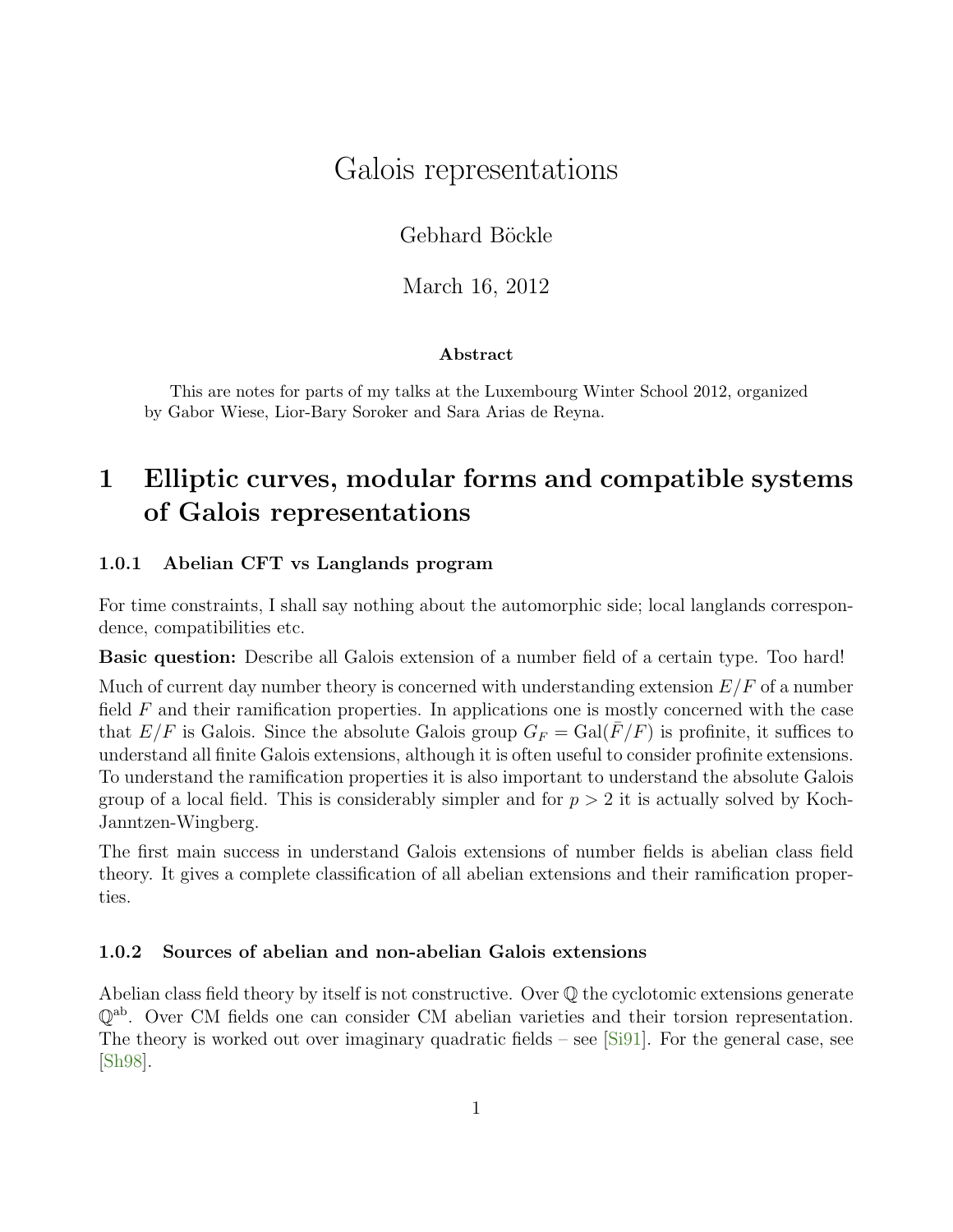Beginning in the late 1960's mainly due to Langlands a new approach got started. The abelian case was considered as the  $GL<sub>1</sub>$  case. Langlands idea was to use automorphic forms and representations to develop a class field theory for  $GL_n$ . Automorphic representations for a reductive group G over F should give rise to Galois representations into the dual group of G and in a vague sense all such Galois representations should come from automorphic representations and thus from modular forms. In fact to get modular forms, one needs to require some algebraicity of the automorphic representations. But this would get us too far from the topic. The so far most successful case is the group  $GL_2$  over totally real fields. Other cases beyond these lectures are unitary groups (i.e., inner forms of  $GL_n$ ) and of symplectic groups. Langlands program is constructive but precise conjectures are not available in all cases.

Another important source of Galois representations is *étale cohomology*. In fact, in all cases above, one uses  $\acute{e}$ tale cohomology to construct Galois representations from some geometric data. A priori étale cohomology seems to give much more representations than the theory of automorphic forms. But in the end, one might hope that all semisimple Galois representations come from automorphic forms; see [\[Bel09\]](#page-20-0).

#### 1.0.3 Applications of Galois representations from automorphic forms:

Much of the following developments go back to Wiles work on Fermat's Last theorem:

- (a) The Taniyama-Shimura conjecture, which is a theorem by Breuil-Conrad-Diamond-Taylor [\[BCDT\]](#page-20-1), states that every elliptic curve over Q is modular.
- (b) By results of Frey, Ribet and Serre [\[Ri90,](#page-22-2) [Se87\]](#page-22-3)(proved in the 80's) this implies Fermat's Last Theorem.
- (c) Wiles proof of FLT proved sufficiently many cases of Taniyama-Shimura to deduce FLT; [\[Wi95,](#page-23-0) [TW95\]](#page-23-1).
- (d) For elliptic curves A over arbitrary totally real F, it follows that if they are modular, then their L-function has an entire continuation to the complex plane. [Taylor has proved results that under certain conditions, only using potential modularity, that in many cases the Lfunction of  $A/F$  has a meromorphic continuation to  $\mathbb{C}$ . See for instance [\[Sn09,](#page-22-4) [Tay06\]](#page-23-2).
- (e) If one can show that  $Sym^n A$  is modular for all  $n \in \mathbb{N}$  and  $A/F$  an elliptic curve without CM, then the Sato-Tate conjecture on the deviation of  $#A(k_v)$  from  $#k_v + 1$  follows for A. See [\[BLGG,](#page-20-2) [CHT,](#page-20-3) [HSBT,](#page-21-0) [Tay08\]](#page-23-3).

Here is the heuristic for the Sato-Tate distribution: Let  $X$  be the set of conjugacy classes of elements in SU<sub>2</sub>( $\mathbb{C}$ ). A representative of a conjugacy class is  $\begin{pmatrix} e^{i\theta} & 0 \\ 0 & e^{-i\theta} \end{pmatrix}$ . Therefore conjugacy classes can be considered as elements  $\theta \in \mathbb{R}/\pi\mathbb{Z}$ . Consider

$$
SU_2(\mathbb{C}) \to X \cong [0, \pi] \stackrel{-\cos}{\cong} [-1, 1].
$$

The pushforward of the measure of equi-distribution on  $SU_2(\mathbb{C})$  yields the measure with distribution  $\frac{2}{\pi} \sin^2 \theta d\theta$  on  $[0, \pi]$ , or  $\frac{2}{\pi} \sqrt{1 - t^2} dt$  on  $[-1, 1]$ .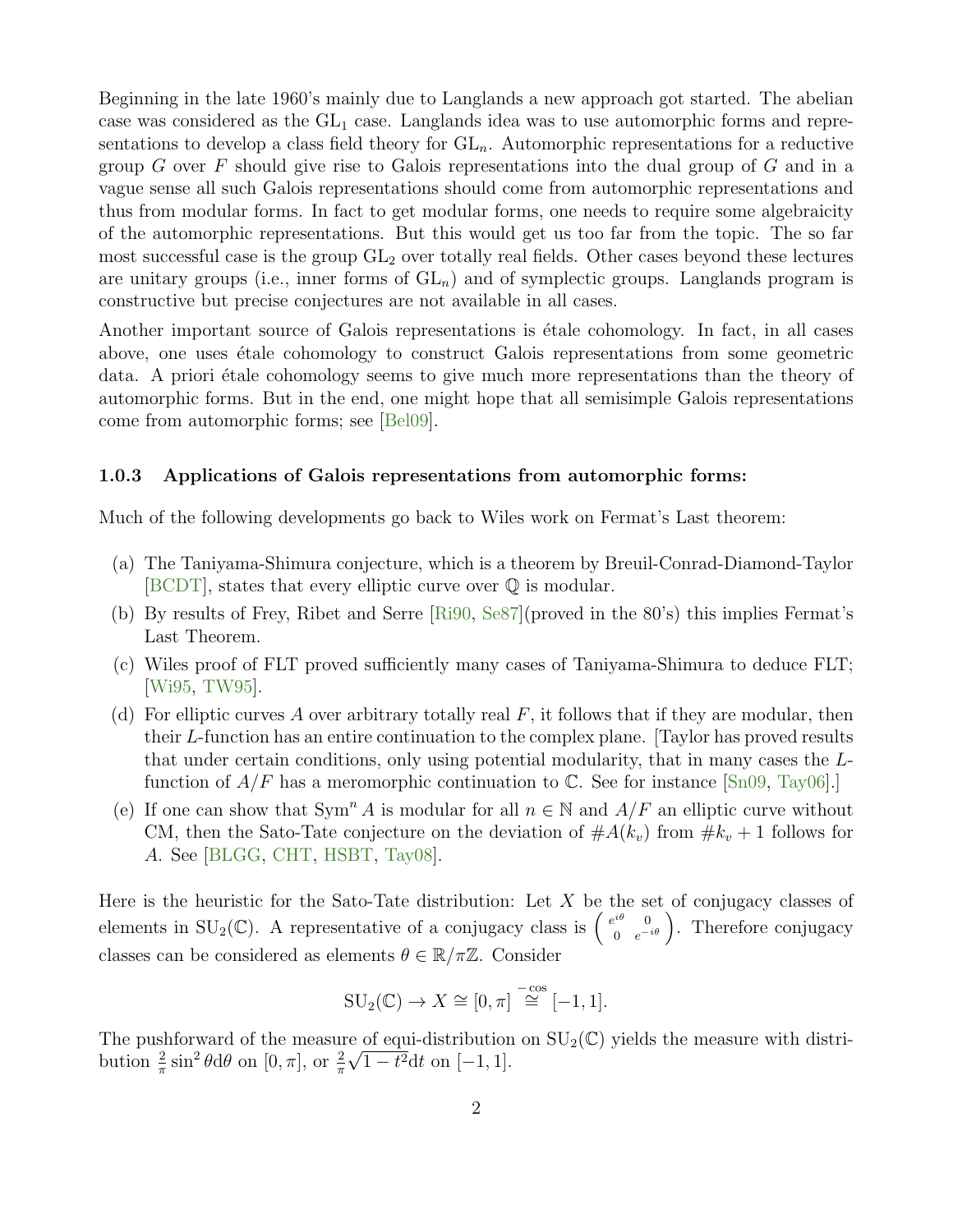The ST-conjecture asserts that for  $\ell \to \infty$  (or  $\lambda \to \infty$ ), the distribution of the numbers

$$
\frac{a_{\ell}(A)}{2\sqrt{\ell}} \in [-1, 1]
$$

(for an elliptic curve  $A$ ) or of the numbers

$$
\frac{a_{\lambda}(f)}{2\lambda^{(k-1)/2}}
$$

(for f a modular form) converges to a measure on  $[-1, 1]$  with the ST-distribution

$$
\frac{2}{\pi}\sqrt{1-t^2}\mathrm{d}t.
$$

In one lecture of the course notes [\[Ha07\]](#page-21-1), by Michael Harris on the proof of the Sato-Tate conjecture by Clozel, Harris, Shepherd-Barron and Taylor, the relation between the Sato-Tate conjecture and the meromorphy of the L-function of  $\text{Sym}^n A$ ,  $n \in \mathbb{N}$  is explained.

#### 1.0.4 Some notation

- (a) For a number field F fix an algebraic closure  $\bar{F} = \bar{Q}$ .
- (b) For a place v, i.e., an equivalence class of norms on  $F$ , let  $F_v$  be the completion of  $F$  at v and fix an algebraic closure  $\bar{F}_v$ .
- (c) If v is non-archimedean, define  $\mathcal{O}_v$  as the ring of integers of  $F_v$ ,  $\pi_v$  as a uniformizer,  $k_v$  as the residue field at v and  $q_v := \# k_v$  is the order of  $k_v$ .
- (d) Fix an embedding (i.e., an F-algebra homomorphism)  $\bar{F} \hookrightarrow \bar{F}_v$ . This yields a homomorphism of Galois groups  $G_v := G_{F_v} \to G_F$  (known to be injective) from the diagram

$$
\begin{array}{ccc}\n\bar{F} & \longrightarrow & \bar{F}_v \\
\text{Gal}(\bar{F}/F) =: & G_F \\
 & & \bigg| G_{F_v} =: & G_v \\
 & & F \longrightarrow & F_v\n\end{array}
$$

- (e) For a set of places S of F, denote by  $G_{FS}$  the quotient of  $G_F$  that is the Galois group of the maximal outside  $S$  unramified extension of  $F$ .
- (f) For v a place not in S, fix a Frobenius automorphism  $Frob_v \in G_{F,S}$  which is unique up to conjugation. (The kernel of  $G_v \to G_{F,S}$  contains the inertia subgroup of  $G_v$  and  $G_v/I_v \cong$  $G_{k_v}$  which in turn is generated by the Frobenius. We take the geometric Frobenius.)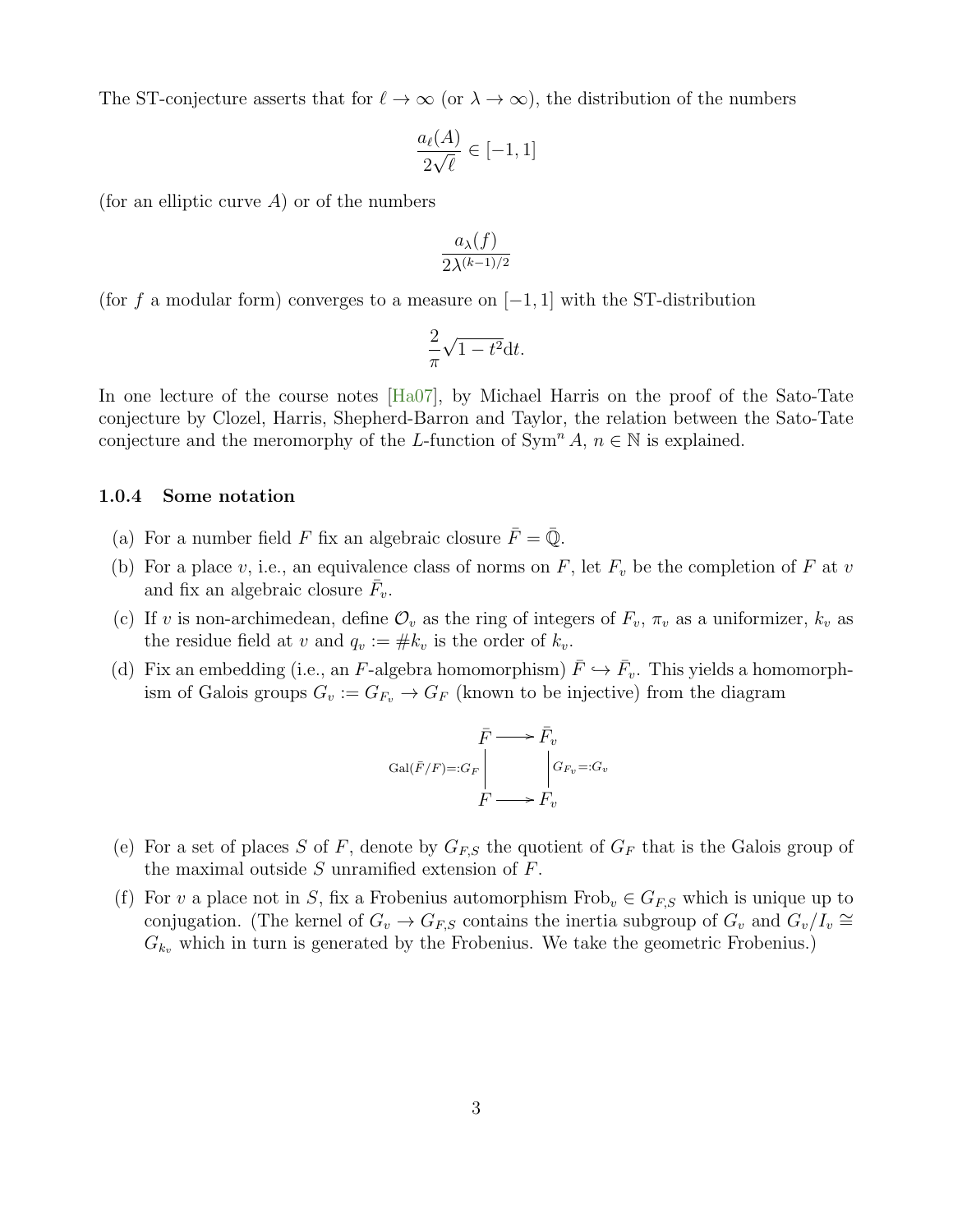## 1.1 Definition of L-functions and Galois representations

#### 1.1.1 Elliptic curves

Let  $A$  be an elliptic curve over a number field  $F$ .

Let  $N$  be the conductor of  $A$ . It is defined as a product of local conductors. The latter are 1 at every place of good reduction of A. If A does not have good reduction at  $v$ , then the prime corresponding to v divides N.

**Definition 1.1.** (a) For a prime  $\ell$ , denote by Ta<sub> $\ell(A)$ </sub> the  $G_F$  representation on  $\varprojlim A[\ell^n](\bar{F})$ and write  $V_{\ell}(A)$  for  ${\rm Ta}_{\ell}(A) \otimes_{{\mathbb Z}_{\ell}} {\mathbb Q}_{\ell}$ .

- (b) The L-factor of A at v is  $L_v(A, T) := det(1 TFrob_v|V_{\ell}(A)^{I_v})^{-1}$
- (c) The *L*-function of  $A$  is

$$
L(A, s) := \prod_{v \text{ finite}} L_v(A, q_v^{-s}) \text{ for } \Re(s) \gg 0.
$$

It is not clear that the L-factors are independent of  $\ell$ . So in principle  $\ell$  should occur in the above notation. However part (a) of the following result clarifies this problem and shows the independence of  $\ell$ .

- **Theorem 1.2** (see [\[Si85\]](#page-22-5), [\[Si91\]](#page-22-0)). (a) The representation  $V_{\ell}(A)$  is ramified at v if and only if  $v$  divides the conductor  $N$  (Theorem of Néron-Ogg-Shafarevich).
	- (b) If  $v \nmid N \ell$ , then  $L_v(A, T)^{-1} = 1 a_v(A)T + q_vT^2$  where  $L_v(A, 1)^{-1} = \#A(k_v)$  defines  $a_v(A)$ .
	- (c) If v divides N but not  $\ell$ , then  $L_v(A, T)$  can be computed by Tate's Algorithm.
	- (d) The L-function defined above converges for all  $s \in \mathbb{C}$  with  $\Re(s) > 3/2$ .
	- (e) The representation  $V_{\ell}(A)$  is semisimple.

#### 1.1.2 On traces and characteristic polynomials

<span id="page-3-0"></span>**Lemma 1.3.** Let  $\Pi$  be a profinite group. Let  $\mathcal{F} \subset \Pi$  be a subset such that  $\Pi$  is the topological closure of the conjugacy classes of  $F$ . Then any continuous semi-simple representation  $\rho: \Pi \to \mathrm{GL}_n(L)$  where  $L \in \{ \mathbb{C}, \overline{\mathbb{F}_\ell}, \overline{\mathbb{Q}_\ell} \}$  is uniquely determined by the characteristic polynomials charpol $(q) \in L[T]$  for  $q \in \mathcal{F}$ .

For  $\mathbb C$  this is classical representation theory, for  $\overline{\mathbb F}_\ell$  this follows from the theorem of Brauer-Nesbitt, see [\[CR62,](#page-21-2) 30.16]. A proof for  $\overline{\mathbb{Q}_\ell}$  is in [\[Tay91\]](#page-23-4).

**Theorem 1.4.** Given  $E/\mathbb{Q}_{\ell}$  finite and V a finite dimensional continuous linear  $G_F$  representation over E. Let  $k_E$  be the residue field of E, i.e.  $k_E = \mathcal{O}_E/\mathfrak{m}_E$ .

(a) If V is semisimple, then there is a set S of density zero outside which V is unramified.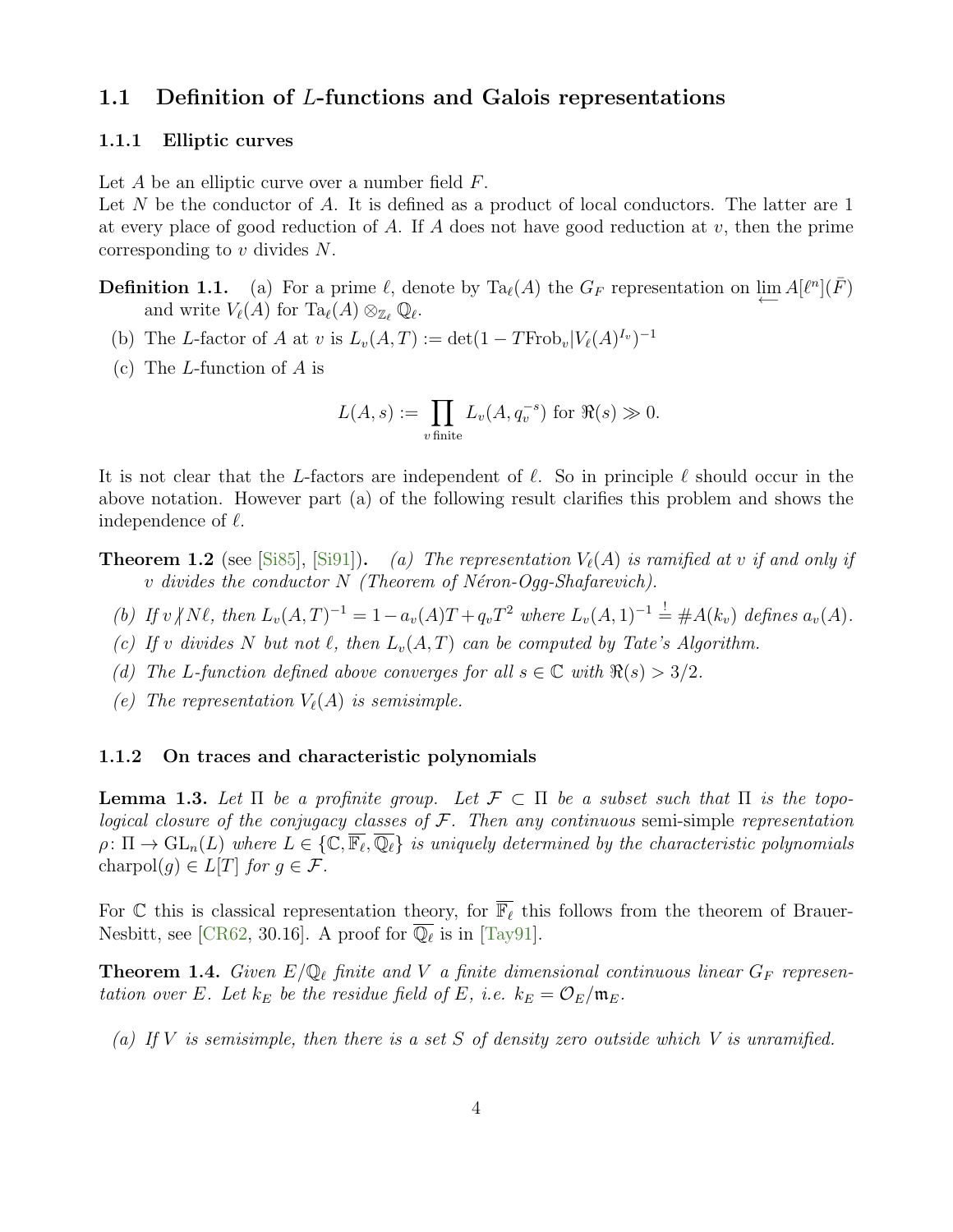- (b) In the situation of (a), one has  $\det(1-TFrob_v|V) \in \mathcal{O}_E[T]$  for all  $v \notin S$  and  $\rho$  is completely determined by these characteristic polynomials, or even the traces of  $\rho(\text{Frob}_v)$ ,  $v \notin S$ .
- (c) There exists a unique continuous semisimple  $G_F$ -representation  $\overline{V}$  with

 $\det(1 - T \text{Frob}_v | \bar{V}) \equiv \det(1 - T \text{Frob}_v | V) \text{ mod } \mathfrak{m}_E \text{ in } k_E[T] \quad \forall v \notin S.$ 

*Proof.* (a) See [\[KR01\]](#page-21-3). (b) Follows from the existence of a  $G_F$ -stable lattice (which is deduced from the compactness of  $G_F$ ) and Remark [1.3.](#page-3-0) (c) One reduces the lattice from (b), semisimplifies the reduction and applies Remark [1.3.](#page-3-0)  $\Box$ 

**Corollary 1.5.** Let  $A/F$  be an elliptic curve. Then  $V_{\ell}(A)$  is completely characterized by the condition  $\text{Trace}(\text{Frob}_v|V_\ell(A)) = a_v(A)$  for all finite places v not dividing  $N \ell$ 

#### 1.1.3 Hilbert modular forms

Let F be a totally real number field. Let I be the set of embeddings  $F \hookrightarrow \mathbb{R}$ . Denote by  $\mathbb{A}_F$  the adele ring of F. Write  $A_F = A_f \times A_\infty$  for the decomposition into the finite and infinite adeles. Fix  $k = (k_\tau) \in \mathbb{Z}^I$  such that  $k_\tau \geq 2$  for each component. and suppose that all components have the same parity.<sup>[1](#page-4-0)</sup> Set  $t = (1, \ldots, 1) \in \mathbb{Z}^I$ , and set  $m = k - 2t$ . Also choose  $v \in \mathbb{Z}^I$  such that each  $v_\tau \geq 0$ , some  $v_\tau = 0$  and  $m + 2v = \mu t$  for some  $\mu \in \mathbb{Z}_{\geq 0}$ .

For  $f: GL_2(\mathbb{A}_F) \to \mathbb{C}$  and  $u = u_f u_\infty \in G_f \times G_\infty = GL_2(\mathbb{A}_F)$  define

$$
(f|_{k}u)(x) := j(u_{\infty}, \underline{i})^{-k} \det(u_{\infty})^{v+k-t} f(xu^{-1})
$$

where:

$$
\bullet \ \underline{i}=(\sqrt{-1},\ldots,\sqrt{-1})\in \mathfrak{h}^I;
$$

- $\bullet$  j:  $G_{\infty} \times \mathfrak{h}^I \to \left(\mathbb{C}^*\right)^I$ ,  $\left(\left(\begin{smallmatrix} a_{\tau} & b_{\tau} \ c_{\tau} & d_{\tau} \end{smallmatrix}\right)\right)$  $\int_{\tau \in I}$ ,  $(z_{\tau})_{\tau \in I}$  $\Big) \mapsto \prod_{\tau \in I} (c_{\tau} z_{\tau} + d_{\tau});$
- $(\alpha_{\tau})^{(n_{\tau})} := \prod_{\tau \in I} \alpha_{\tau}^{n_{\tau}}$  for  $(\alpha_{\tau}) \in (\mathbb{C}^*)^I$  and  $(n_{\tau}) \in \mathbb{Z}^I$ .

**Definition 1.6.** For  $U \subset G_f$  a compact open subgroup one defines the space of Hilbert modular cusp forms  $S_k(U)$  of level U and weight k to be the set of functions  $f: GL_2(F) \backslash GL_2(\mathbb{A}_F) \to \mathbb{C}$ satisfying the following conditions:

- (a)  $f|_k u = f$  for all  $u \in UZ_\infty$  where  $Z_\infty = (\mathbb{R}^* \cdot \text{SO}_2(\mathbb{R}))^I \subset G_\infty$ ;
- (b) for all  $x \in G_f$ , the function  $f_x: \mathfrak{h}^I \to \mathbb{C}$  defined by  $uz_0 \mapsto j(u_\infty, z_0)^k \det(u_\infty)^{t-v-k} f(xu)$ for  $u \in G_{\infty}$  is well-defined and holomorphic;

<span id="page-4-0"></span><sup>&</sup>lt;sup>1</sup>In H. Hida, *Hilbert modular forms and Iwasawa Theory*, Oxford Math. Monogr., Oxford University Press, Oxford, 2006. Hida explains after formula (2.3.9) why without the parity condition, the space of Hilbert modular forms is zero – he uses a different but equivalent formalism, in which this statement can be formulated more meaningfully.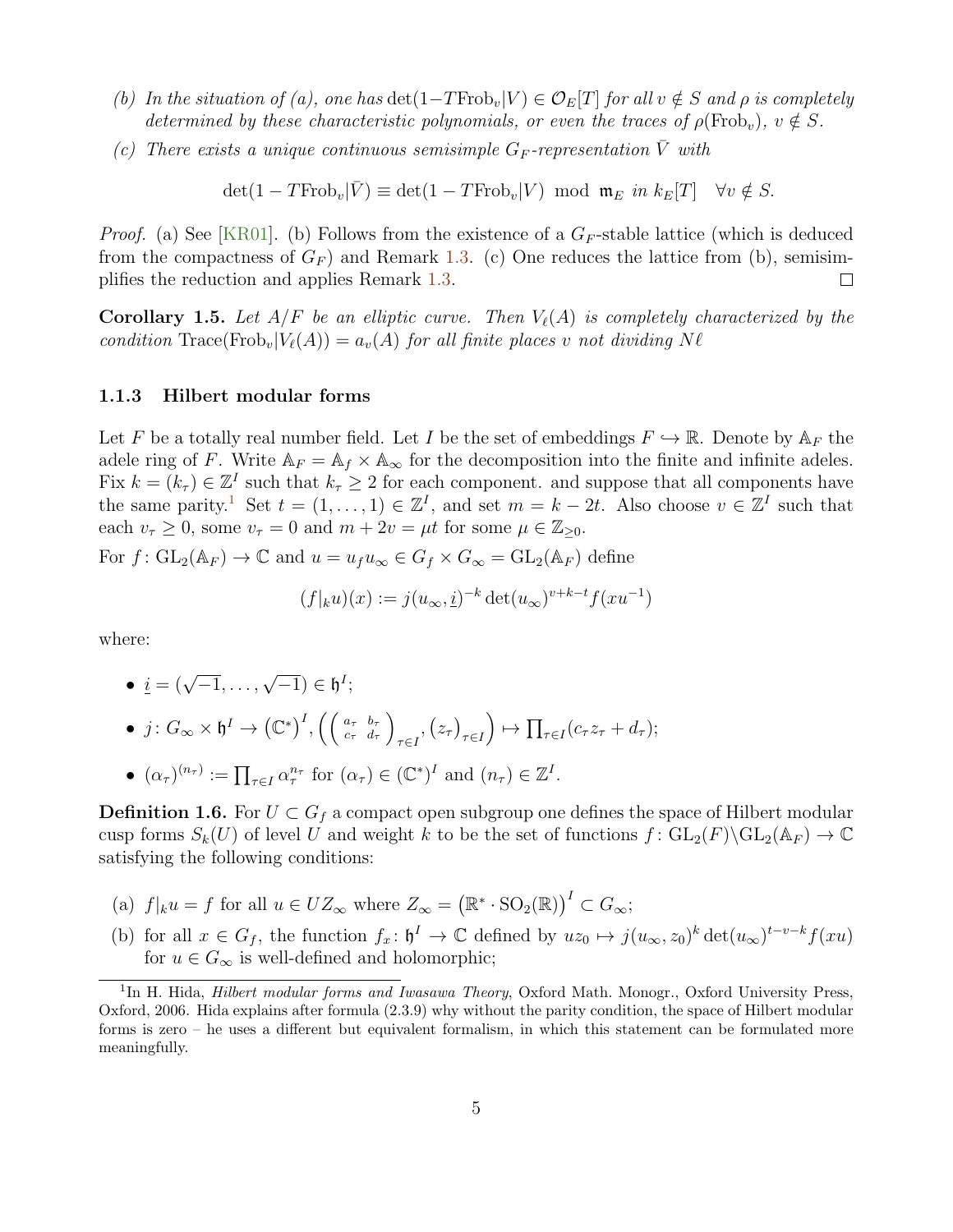(c)  $\int_{\mathbb{A}_f/F} f\left(\begin{pmatrix} 1 & a \\ 0 & 1 \end{pmatrix}x\right) da = 0$  for all  $x \in GL_2(\mathbb{A}_F)$  and da an additive Haar measure on  $\mathbb{F}_F/F$ .

Depending on the choice of level, one can also talk about a nebentype character. In any case, up to conjugation of U, there is a largest ideal N of  $\mathcal{O}_F$  such that  $U \supset \{g \in G_f \mid g \equiv 1 \pmod{N}\}.$ We call N the level.

**Definition 1.7.** For  $x \in G_f$  one defines the Hecke operator  $[UxU]$  for a function  $f: GL_2(\mathbb{A}_F) \to$ C as

$$
[UxU]f := \sum_i f|_{x_i}
$$

where  $UxU = \coprod_i Ux_i$ . This assignment is well defined for  $f \in S_k(U)$  and defines an endomorphism in  $\text{End}_{\mathbb{C}}(S_k(U))$ .

In the special case  $x = \begin{pmatrix} \pi_v & 0 \\ 0 & 1 \end{pmatrix}$  with v not a divisor of N, one abbreviates  $T_v := [UxU]$ .

For  $x = \begin{pmatrix} \alpha & 0 \\ 0 & \alpha \end{pmatrix}$  $\begin{pmatrix} \alpha & 0 \\ 0 & \alpha \end{pmatrix}$  with  $\alpha$  a fractional ideal of F prime to N one calls  $S_{\alpha}$  the diamond operator for  $\alpha$ . Moreover, we define  $\mathbb{T}_k(U)$  as the Z-subalgebra of  $\text{End}_{\mathbb{C}}(S_k(U))$  generated by the  $T_v$ ,  $v/N$ , and the  $S_{\alpha}$ ,  $\alpha$  prime to N.

A cusp form f of weight k and level U is called an eigenform for  $\mathbb{T}_{k}(U)$  if it is a simultaneous eigenvector for all  $T_v$ ,  $S_v$  with  $v/N$ . The eigenvalues are denoted by  $a_v(f)$  and  $\chi_v(f)$ , respectively.

Since  $\mathbb{T}_{k}(U)$  is commutative, eigenforms exist.

**Theorem 1.8.** Let  $f \in S_k(U)$  be a Hecke eigenform and write  $a_v(f)$  for the eigenvalue under  $T_v$  for all v not dividing the level N of U.

- (a) The coefficient field  $E_f := \mathbb{Q}(a_v(f) \mid v/N)$  is a finite extension of  $\mathbb{Q}$ . All  $a_v(f)$ ,  $v/N$ , are integral.
- (b) For any prime  $\lambda$  of the ring of integers  $\mathcal{O}_f$  of  $E_f$ , there exists a unique<sup>[2](#page-5-0)</sup> continuous representation  $V_{\lambda}(f)$  (isomorphic to  $E^{2}_{f,\lambda}$ ), say

$$
\rho_{f,\lambda} \colon G_F \to \mathrm{GL}_2(E_{f,\lambda})
$$

which is unramified outside  $N\ell$  and satisfies

$$
\det(1 - T \text{Frob}_v | V_\lambda(f)) = 1 - a_v(f)T + \chi_v(f)q_vT^2 \text{ for all } v \text{ is } N\ell
$$

where  $\ell$  is the rational prime under  $\lambda$  and  $E_{f,\lambda}$  is the completion of  $E_f$  at  $\lambda$ .

Part (a) is due to Shimura. Part (b) follows from work of Eichler-Shimura, Deligne, Ohta, Carayol, Taylor and Blasius-Rogawski. If  $[F: \mathbb{Q}]$  is odd or if f has a supercuspidal prime, then the construction takes place in the etale cohomology of a Shimura curve. Taylor's argument for  $[F : \mathbb{Q}]$  even is via congruences and the Jacquet-Langlands correspondence for  $GL_2$ . See [\[Ca86,](#page-20-4) [Tay89\]](#page-23-5)

<span id="page-5-0"></span><sup>&</sup>lt;sup>2</sup>See Remark [1.3](#page-3-0) and Theorem  $1.10(d)$  $1.10(d)$ .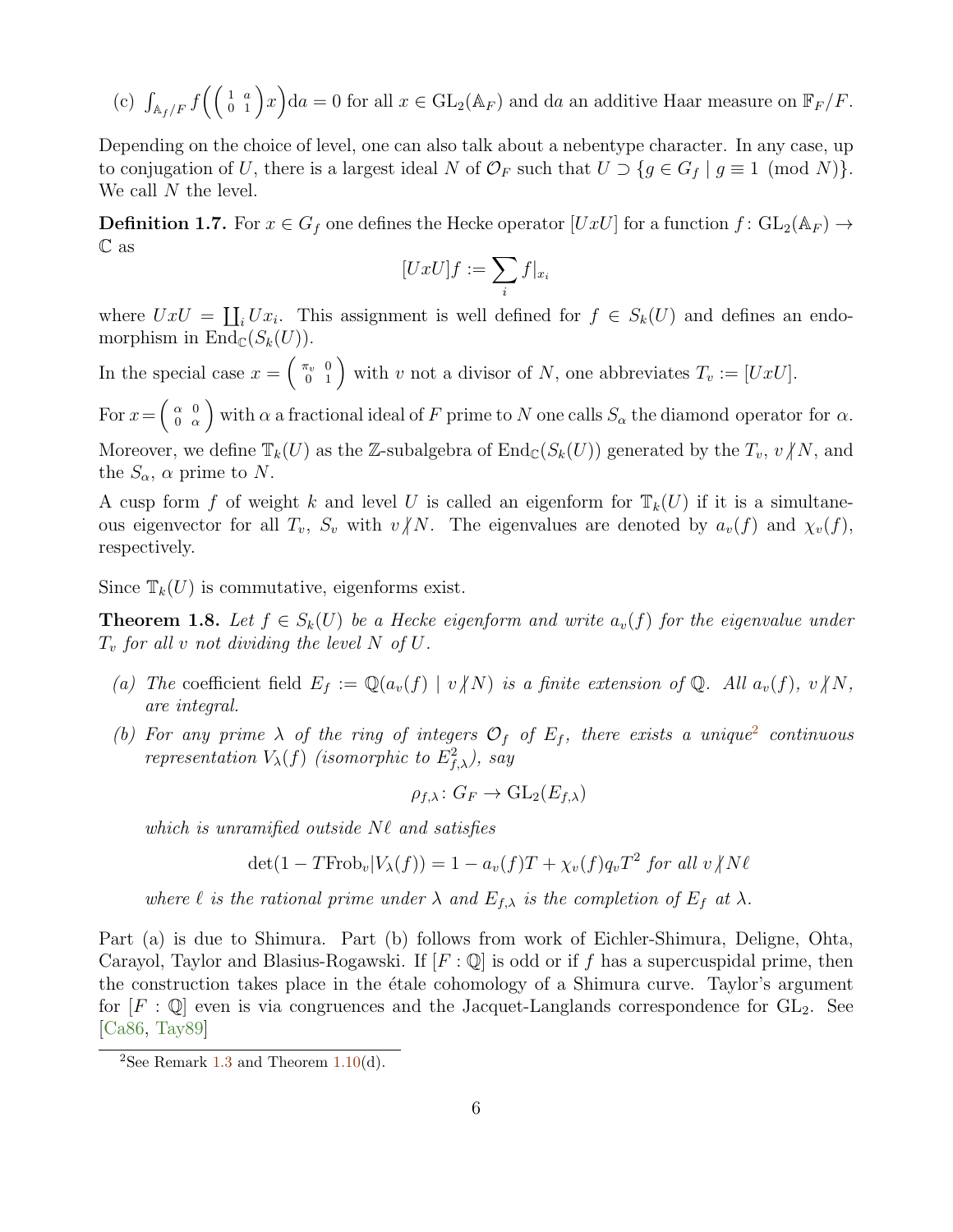**Definition 1.9.** Let  $f$  be a cuspidal Hecke eigenform as in the previous theorem.

- (a) The L-factor of f at v is  $L_v(f,T) := \det(1 T \text{Frob}_v | V_\lambda(f)^{I_v})^{-1}$ .
- (b) The L-function of  $f$  is

$$
L(f,s) := \prod L_v(f, q_v^{-s}) \text{ for } \Re(s) \gg 0.
$$

<span id="page-6-0"></span>**Theorem 1.10.** Let  $k_0 := \max\{k_\tau \mid \tau \in I\}$ . Then

- (a) The local L-factors are independent of  $\lambda$  (as long as v is not above  $\ell$ ).
- (b) The poles of the local L-factor at v $\langle N \rangle$  are algebraic integers of absolute value  $q_v^{(k_0-1)/2}$ (under any complex embedding), i.e. Weil numbers.
- (c) The L-function defined above converges for all  $s \in \mathbb{C}$  with  $\Re(s) > \frac{k_0+1}{2}$  $rac{+1}{2}$ . It has an entire continuation to the complex plane and a functional equation  $\Lambda(f, k_0 - s) = \Lambda(f, s)$  where  $\Lambda$  is obtained from L by multiplication by suitable L-factors at  $\infty$  – see the references.
- (d) The representation  $V_{\lambda}(A)$  is irreducible.

References: [\[RT11\]](#page-22-6), [\[Sk09\]](#page-22-7), [\[Bl06\]](#page-20-5), [\[Sai11,](#page-22-8) Thm 2], [\[Ri85\]](#page-22-9) for part (d), case of elliptic modular forms, [\[Tay97\]](#page-23-6) for (d) for Hilbert modular forms?

Remark 1.11. The idea of [\[Ri85\]](#page-22-9) is as follows: If the representation is reducible get  $\varepsilon_{\ell}^a \varepsilon_{\ell}^b$  on the diagonal up to finite order with product  $\varepsilon_{\ell}^{k-1}$  $\ell^{k-1}$  up to finite order (by CFT). The Ramanujan-Petersen bound yields  $2a = 2b = k - 1$ . Growth of L-function at  $s = k$  gives two contradictory bounds (cusp form versus Eisenstein series.)

## 1.1.4 Compatible systems of Galois representations I

**Definition 1.12** (Weakly compatible system). Let E be a number field and  $\mathcal{P}$  its set of finite places. Let  $S_\lambda$  consist of the places v of F such that v and  $\lambda$  lie over the same rational prime l. A family of *n*-dimensional continuous Galois representations  $(\rho_\lambda: G_F \to \text{GL}_n(E_\lambda))_{\lambda \in \mathcal{P}}$  is an  $E$ -rational weakly compatibly system (with finite ramification set  $S$ ) if

- (a) for all  $\lambda \in \mathcal{P}$ , the representation  $\rho_{\lambda}$  is unramified outside  $S \cup S_{\lambda}$ ;
- (b) for all finite places v of F not in S there exists a polynomial  $p_v(T) \in E[T]$  such that

$$
p_v(T) = \det(1 - T\rho_\lambda(\text{Frob}_v)) \in E_\lambda[T] \quad \forall \lambda \text{ such that } v \notin S_\lambda,
$$

where E is canonically a subfield of  $E_{\lambda}$ , its completion at  $\lambda$ .

**Example 1.13.** Let  $\mu_{\ell^{\infty}}$  denote the set of  $\ell$ -power roots of unity in  $\bar{F}$  for some number field F. It is clearly stable under  $G_F$ . Define the  $\ell$ -adic cyclotomic character  $\varepsilon_\ell: G_F \to \text{Aut}(\mu_{\ell^{\infty}}) \cong \mathbb{Z}_{\ell}^*$ by  $g \mapsto (\zeta_{\ell^n} \mapsto \zeta_{\ell^n}^{\varepsilon_\ell(g)})$  for all n. (This is independent of the choice of roots  $(\zeta_{\ell^n})$ .) Then  $(\varepsilon_{\ell})_{\ell}$ forms a compatibly Q-rational system with ramification set  $S = \emptyset$ .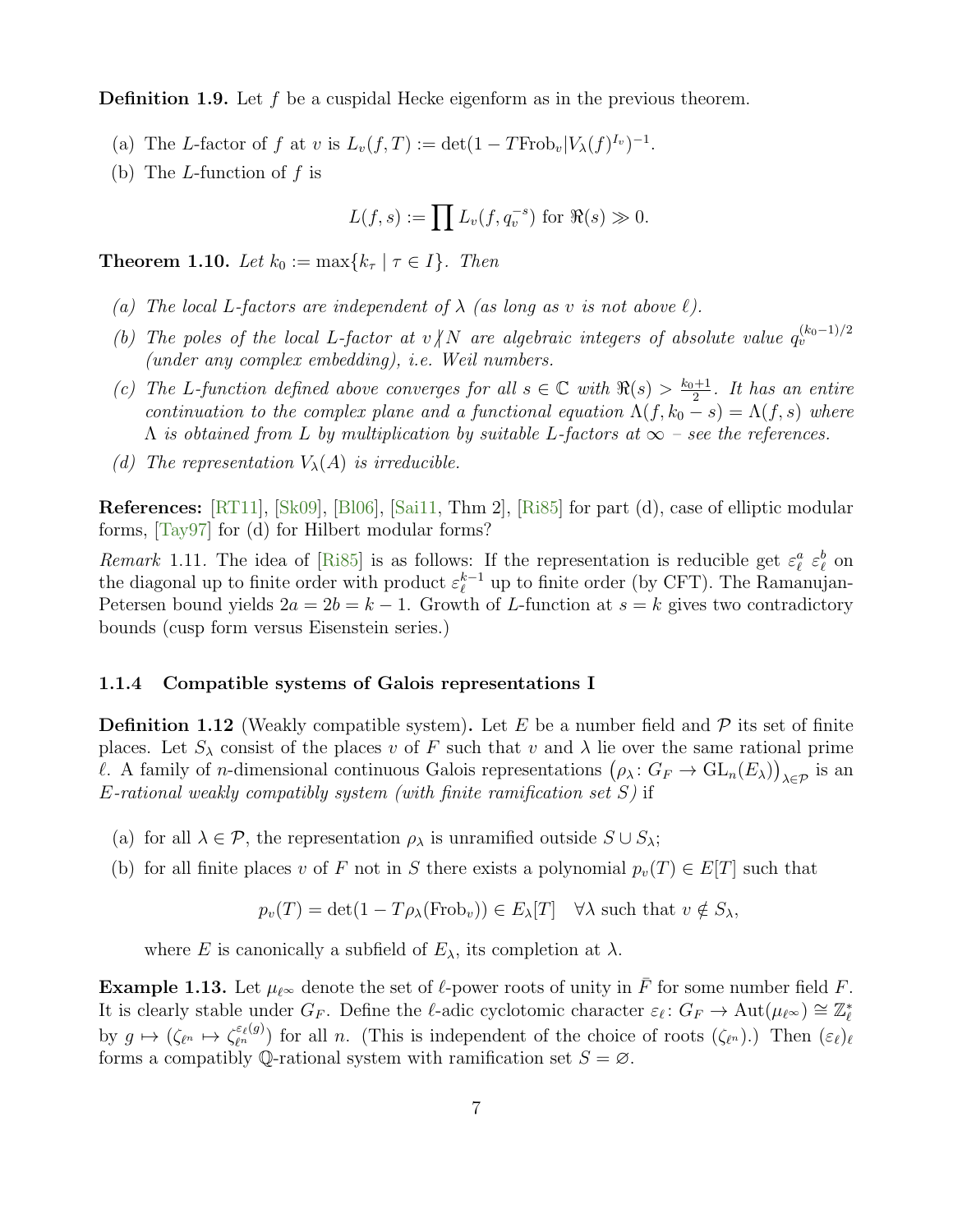- **Theorem 1.14.** (a) If A is an abelian variety over a number field F, then the representations  $V_{\ell}(A)$  form a Q-rational weakly compatible system with ramification set, the set of places of F where A has bad reduction.
	- (b) If f is a Hilbert modular form over a totally real field F, then the representations  $V_{\lambda}(f)$ form an  $E_f$ -rational weakly compatible system with ramification set, the set of places of F dividing the (minimal) level  $N$  of  $f$ .

Remark 1.15. Now we can meaningfully talk about the symmetric powers of an elliptic curve  $A/F$ . Namely we can mean by this the weakly compatible Q-rational family (Sym<sup>n</sup>  $V_{\ell}(A)$ ) of representations of dimension  $n + 1$ .

### 1.1.5 What does it mean for A to be modular?

- $A$  and  $f$  have the same  $L$ -function. It is elementary to see that this implies  $a_v(A) = a_v(f)$  for all places of F at which A has good reduction and which do not divide the level. Converting this into a statement about Galois representations it follows that  $V_{\ell}(A) = V_{\ell}(f)$ (and  $E_f = \mathbb{Q}$ ). Remembering that we defined L-factors at bad (or at all places) via the Galois representation (and inertia invariants), it follows that we must have equality of the remaining L-factors.
- The l-adic Tate module  $V_{\ell}(A)$  of A and the l-adic Galois representation  $V_{\ell}(f)$  attached to f are isomorphic for one  $\ell$  (or all  $\ell$ ).
- Even better: From f one can (often, and always if  $[F: \mathbb{Q}]$  is odd) construct an elliptic curve  $A_f$  (in some jacobian of a modular/Shimura curve). Then A being modular means that A is isogenous to some  $A_f$ .
- Remark 1.16. (a) If two elliptic curves A and A' are isogenous over F, then they have the same Galois representation and thus the same L-function. Consider the isogeny  $0 \to K \to A \to A' \to 0$  with finite kernel K. Passing to  $\ell^{\infty}$ -torsion points and Tate modules, we deduce

$$
0 \to K[\ell^{\infty}] \to Ta_{\ell}(A) \to Ta_{\ell}(A') \to 0.
$$

Tensoring with  $\mathbb{Q}_\ell$  over  $\mathbb{Z}_\ell$ , the left hand term disappears and the other two become isomorphic.

(b) It is a deep theorem due to Faltings [\[Fa82\]](#page-21-4), the semisimplicity conjecture of Tate, that shows that for Galois representations of abelian varieties  $A, A'$  over a number field F we have that  $A$  and  $A'$  are isogenous if and only if they have isomorphic Galois representations. Faltings proves that the following natural homomorphism is an isomorphism:

$$
\underbrace{\mathrm{Hom}(A,A')\otimes_{\mathbb{Z}}\mathbb{Q}_\ell}\longrightarrow \underbrace{\mathrm{Hom}_{\mathbb{Q}_\ell[G_F]}(V_\ell(A),V_\ell(A'))}_{G_F-\text{equiv. homom.}}.
$$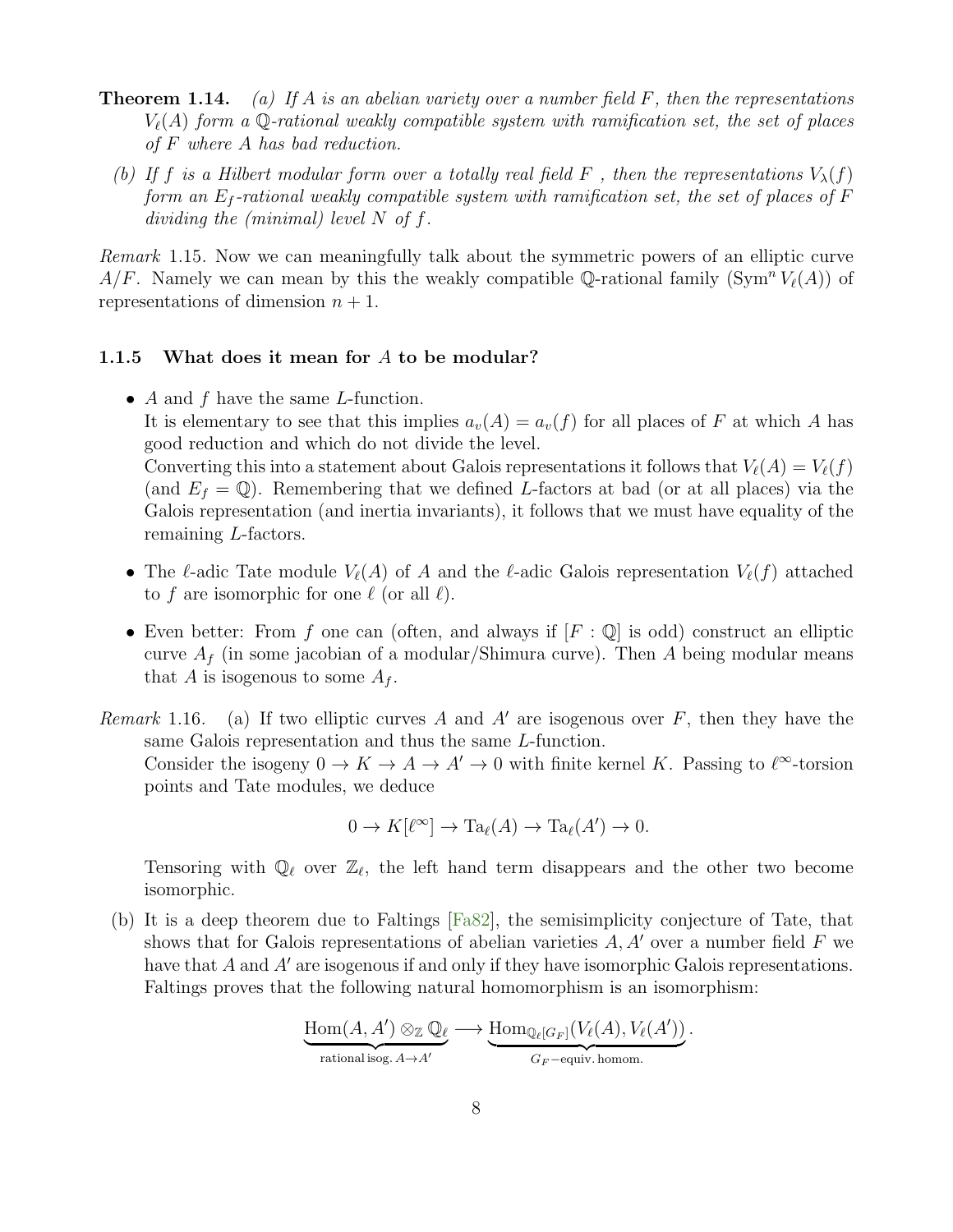## 1.2 Weil-Deligne representations

The following is based on notes by T. Gee from the 2011 Winter School in Postech, Korea. See also the important article [\[Tat79\]](#page-23-7).

Question: Can one define a refined notion of compatible system that also takes ramified primes into account?

Answer: Yes, by introducing Weil-Deligne representations.

Question: Can one refine the notion of compatible even further to also include primes above the characteristic of the representation?

Answer: Yes (later), via Fontaine's p-adic Hodge theory – and again Weil-Deligne representations.

### 1.2.1 Galois representations of local fields

#### The Weil group

Let  $K/\mathbb{Q}_p$  be a finite extension,  $\mathcal{O}_K$  its ring of integers,  $\pi_K$  its uniformizer,  $k = k_K$  its residue field of cardinality  $q_K$ . Let  $v_K: K^* \to \mathbb{Z}$  be the normalized additive valuation and  $\big| \big|_K$  the multiplicative valuation with  $|\pi_K|_K = q_K^{-1}$ .

Every element g of  $G_K = \text{Gal}(\overline{K}/K)$  preserves  $\mathcal{O}_{\overline{K}}$  and induces an automorphism of the residue field k of  $\mathcal{O}_{\bar{K}}$ . The kernel of the induced homomorphism  $G_K \to G_k$  is the inertia subgroup  $I_K$ .

Denote by  $Frob_K$  the canonical topological generator of  $G_k$ , the geometric Frobenius, i.e., the inverse automorphism to  $\bar{k} \to \bar{k} : x \mapsto x^{q_K}$ . Pullback of  $1 \to I_K \to G_K \to G_k \to 1$  along  $\langle \text{Frob}_K \rangle \to G_k$  defines the Weil group  $W_K$  in the s.e.s.

$$
0 \to I_K \to W_K \to \langle \text{Frob}_K \rangle \to 0.
$$

Here  $W_K$  is a topological group by taking the neighborhoods of  $I_K$  (under the profinite topology of  $G_K$ ) as a neighborhood basis of the identity.

## The inertia subgroup

Define  $K^{\text{nr}}$  as  $\bar{K}^{I_K}$ . Then  $K^{\text{nr}} = \cup_n K(\zeta_{p^{n!}-1})$  and  $Gal(K^{\text{nr}}/K) \to G_k$  is an isom. Define  $K^{\text{tame}} := \cup_{\gcd(n,p)=1} K^{\text{nr}}(\pi^{1/n})$ . By Kummer theory  $K^{\text{tame}}/K$  is Galois and

$$
\operatorname{Gal}(K^{\text{tame}}/K) \cong \operatorname{Gal}(K^{\text{tame}}/K^{\text{nr}}) \rtimes \operatorname{Gal}(K^{\text{nr}}/K) \cong \mathbb{Z}' \rtimes \mathbb{Z}
$$

with  $\hat{\mathbb{Z}}' = \prod_{\ell \neq p} \mathbb{Z}_{\ell}$ .

Kummer theory says that  $g \in \text{Gal}(K^{\text{tame}}/K^{\text{nr}})$  maps to  $\hat{\mathbb{Z}}'$ . Explicitly: choose a compatible system of roots of unity  $\zeta := (\zeta_n)_{n \text{ prime top}} \subset K^{\text{nr}}$ . Define for  $g \in I_K$  a sequence  $t_n(g)$  in the inverse limit  $\hat{\mathbb{Z}}'$  by  $g(\pi^{1/n})/\pi^{1/n} = \zeta_n^{t_n(g)}$ . The  $t_n$  define a surjective homomorphism  $t_{\zeta}$ :  $I_K \to \hat{\mathbb{Z}}'$ . Denote by  $t_{\zeta,\ell}$  the composite of  $t_{\zeta}$  with the projection  $\hat{\mathbb{Z}}' \to \mathbb{Z}_{\ell}$ . The kernel of  $G_{K^{\text{nr}}} \to \text{Gal}(K^{\text{tame}}/K^{\text{nr}})$  is the wild ramification subgroup  $P_K$ . It is the pro-p-Sylow subgroup of  $I_K$ .

Let  $\xi_K : W_K \to \langle \text{Frob}_K \rangle \to \mathbb{Z}$  be character defined by  $\text{Frob}_K \mapsto 1$ . Then one has

<span id="page-8-0"></span>
$$
t_{\zeta}(g\tau g^{-1}) = q_v^{-\xi_K(g)} t_{\zeta}(\tau)
$$
\n(1)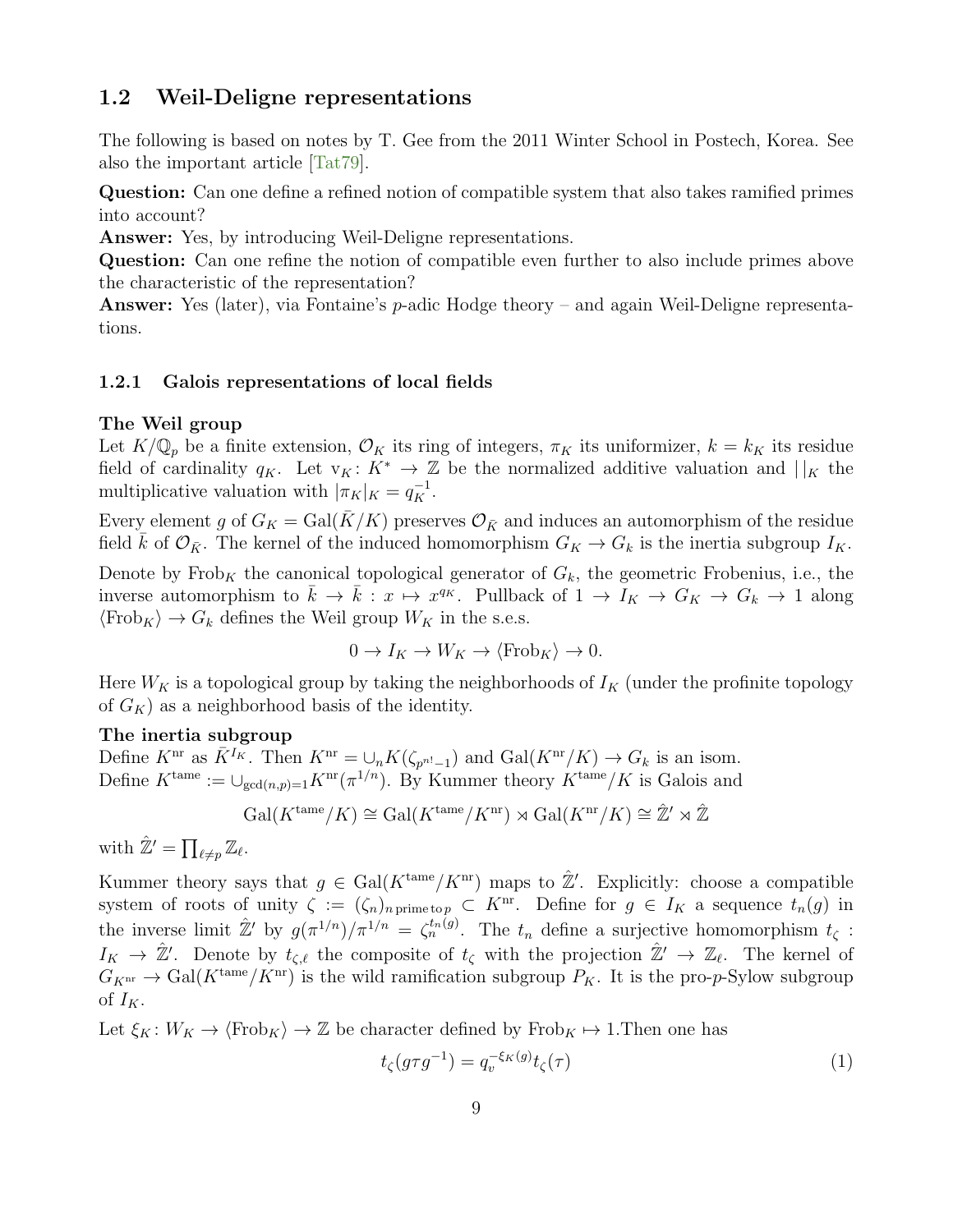for  $\tau \in I_K$  and  $g \in W_K$ .

**Theorem 1.17** (Main Thm of local CFT (one version)). Let  $W_K^{\text{ab}}$  denote the group  $W_K/[\overline{W_K,W_K}]$ . Then there is a unique system of isomorphisms (for all extensions of  $\mathbb{Q}_p$ )

$$
\mathrm{Art}_K:K^*\to W_K^{\mathrm{ab}}
$$

such that

(a) if  $K'/K$  is a finite extension and  $\pi_{K'/K}: W_K^{\text{ab}} \stackrel{\text{can}}{\rightarrow} W_K^{\text{ab}}$ , then  $\pi_{K'/K} \circ \text{Art}_{K'} = \text{Art}_K \circ N_{K'/K}$ ,

(b) and we have a commutative square



**Definition 1.18** (Weil and Weil-Deligne representations). Let  $L$  be a field of characteristic zero.

A representation of  $W_K$  over a field L (on a finite dimensional vector space over L) is a representation which is continuous with respect to the discrete topology on  $L$  and the one defined above for  $W_K$ .

A Weil-Deligne representation of  $W_K$  on a finite dimensional L-vector space V is a pair  $(r, N)$ (or a triple  $(V; r; N)$ ) where r is a representation of  $W_K$  on V and N is in End(V) such that for all  $\sigma \in W_K$  one has the following analog of [\(1\)](#page-8-0)

<span id="page-9-0"></span>
$$
r(\sigma)Nr(\sigma)^{-1} = q_v^{-\xi_K(\sigma)}N.
$$
\n(2)

Remark 1.19. For r as above the image  $r(I_K)$  is finite. Moreover by considering the eigenvalues of N it easily follows that N is nilpotent. Finally, the relation [\(2\)](#page-9-0) is equivalent to  $r(\sigma)N = Nr(\sigma)$ for all  $\sigma \in I_K$  and  $r(\varphi)Nr(\varphi)^{-1} = q_K^{-1}N$  for  $\varphi \in W_K$  a lift of the geometric Frobenius Frob<sub>K</sub>. The conductor of a WD-representation is  $c(r, N) := c(r) + \dim V^{I_K} - \dim(\text{Ker}(N : V \to$  $V$ <sup>Ik</sup>) where  $c(r)$  is the usual Artin conductor of a discrete representation in characteristic zero. The Artin conductor of  $c(r)$  can be defined as the Artin conductor  $c(r')$  of the finite image representation r' from part (f) of the following exercise – r' is a twist of r by an unramified character.

*Exercise* 1.20. (a) For a representation  $(V; r)$  of  $W_K$  and  $m \geq 1$ , define  $\text{Sp}_m(r)$  as the triple

$$
\Big(\bigoplus_{i=1,\dots,m} V, \bigoplus_{i=1,\dots,m} r \cdot |\text{Art}_{K}^{-1}|_{K}^{m-i}, N\Big)
$$

with N restricted to the *i*-th component V that is acted on by  $r \cdot |Art_K^{-1}|_K^i$  being the isomorphism to the  $i + 1$ -th component acted on by  $r \cdot |Art_K^{-1}|_K^{i+1}$ . Then this defines a WD-representation.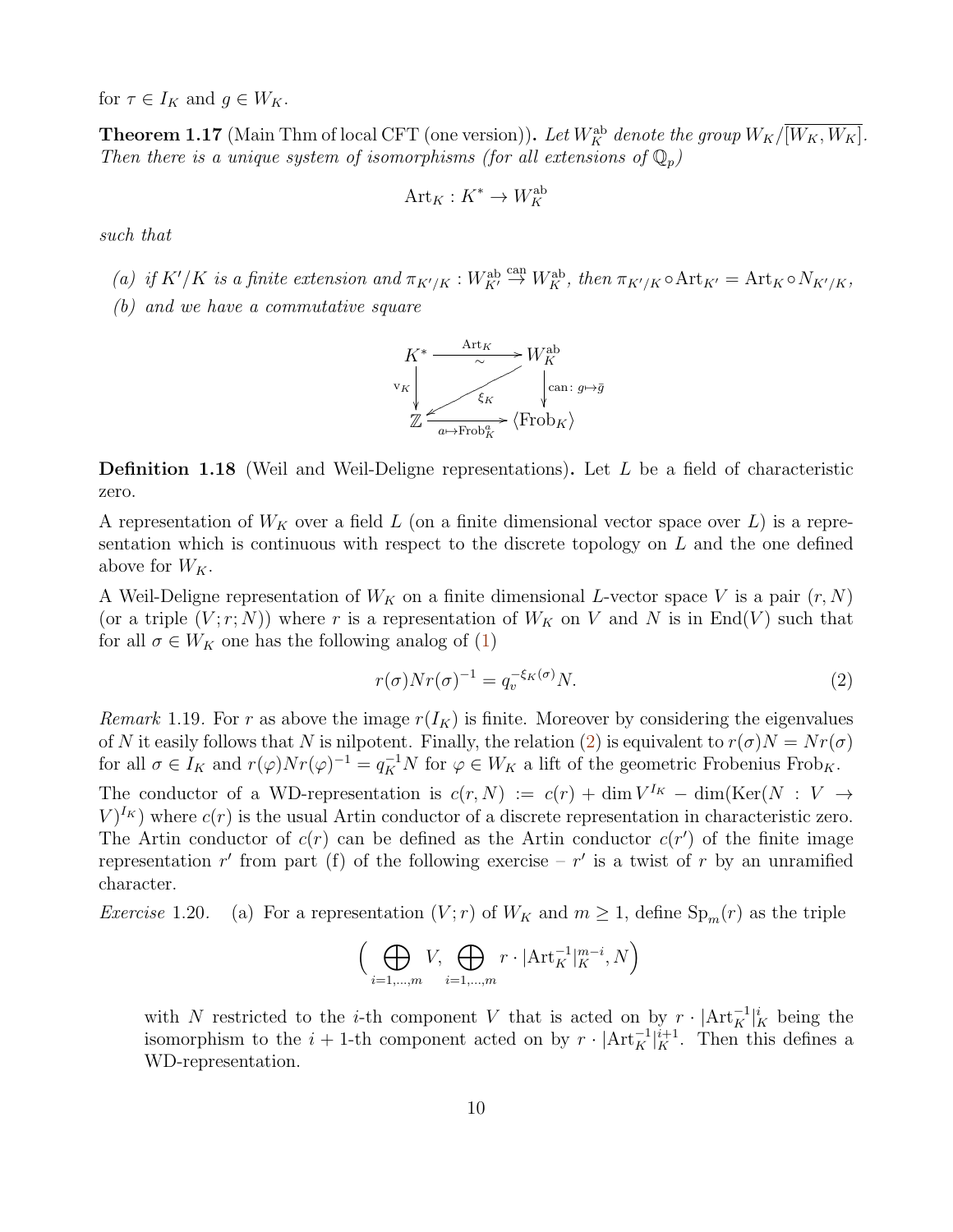- (b) Every WD representation is isomorphic to a direct sum of representations  $\text{Sp}_m(r)$ .
- (c) If  $(r; V; N)$  is a WD representation of  $W_K$  and  $K'/K$  is a finite extension, then  $(r|_{G_{K'}}; V; N)$ is a WD representation of  $W_{K'}$ .
- (d) If r is a representation of  $W_K$ , then for a finite index subgroup H the image  $r(H)$  lies in  $Z(r(W_K))$ . In particular, the projective representation induced from r has finite image.
- (e) There exists a representation r' of  $G_K$  (of finite image) such that r and r' $|_{W_K}$  have the same projective image, and in particular any Weil representation is a twist of a representation of  $G_K$  (of finite order) by character of  $W_K$ . (Hint: [\[Se77,](#page-22-10) Cor. of Thm. 4].)
- (f) There exists a representation r' of  $G_K$  (of finite image) and an unramified character  $\chi$  of  $W_K$  such that  $r = \chi \otimes r'.$
- (g) Let  $\sigma$  be in  $W_K \setminus I_K$ . Then for any  $\tau \in W_K$  there exist n in Z and  $m \in \mathbb{Z}_{>0}$  such that  $r(\sigma^m) = r(\tau^n).$
- (h) For a representation r of  $W_K$  the following conditions are equivalent: (a) r is semisimple. (b)  $r(\sigma)$  is semisimple for all  $\sigma \in W_K$ . (c)  $r(\sigma)$  is semisimple for some  $\sigma \notin I_K$ .
- (i) If  $(r; N)$  is a Weil-Deligne representation of  $W_K$ , then  $(r, N)^{F-ss} := (r^{ss}, N)$  is a WDrepresentation of  $W_K$ .

Note that by  $r^{ss}$  we mean the following semisimplification: suppose the  $\alpha$  is any automorphism of a vector space over a field L. Then  $\alpha$  can be written in a unique way as  $\alpha = \alpha^{ss} \cdot \alpha^{unip}$  for commuting endomorphisms  $\alpha^{ss}$  and  $\alpha^{unip}$  such that  $\alpha^{ss}$  is semisimple, i.e., it is diagonalizable over  $L^{\text{alg}}$ , and  $\alpha^{\text{unip}}$  is unipotent, i.e., all of its eigenvalues are one. Now one defines  $r^{\text{ss}}$  to mean that for any  $g \in W_K$ , one sets  $r^{ss}(g) := (r(g))^{ss}$  in the sense just described. Note that since  $I_K$ has finite image under r, all elements in  $r(I_K)$  are semisimple.

**Definition 1.21.** A WD-representation  $(r, N)$  is Frobenius semisimple if r is semisimple. (i.e.  $r(\varphi)$  is semisimple as an endom.)

**Definition 1.22.** Let L be an algebraic extension of  $\mathbb{Q}_{\ell}$  with  $\ell \neq p$ .

- (a)  $A \in GL_n(L)$  is bounded if det A lies in  $\mathcal{O}_L^*$  and det $(1 TA)$  in  $\mathcal{O}_L[T]$ .
- (b) A representation r of  $W_K$  is bounded if  $r(\sigma)$  is bounded for all  $\sigma$  in  $W_K$

Remark 1.23. (i) In (a), the matrix A is bounded if it stabilizes an  $\mathcal{O}_L$  lattice in  $L^n$ .

(ii) In (b), the representation r is bounded if and only if  $r(\sigma)$  is bounded for some  $\sigma \notin I_K$ .

**Theorem 1.24** (Grothendieck's Monodromy theorem). Suppose  $l \neq p$ ,  $K/\mathbb{Q}_p$  is finite,  $L/\mathbb{Q}_\ell$  is finite and V is a finite dimensional L-vector space. Fix a lift  $\varphi \in W_K$  of Frob<sub>K</sub> and a compatible system  $\zeta = (\zeta_n)$  of roots of unity in K<sup>alg</sup>. (This defines a unique  $t_{\zeta,\ell} : I_K \to \mathbb{Z}_\ell$  for all  $\ell \neq p$ .) For any continuous representation  $\rho: G_K \to GL(V)$ , there exists a finite extension K' of K such that  $\rho(I_{K}) \equiv 1 \mod 2\ell$  for an  $\mathcal{O}_L$ -lattice of V stabilized by  $G_K$  and there exists a unique nilpotent endomorphism N of V such that for all  $\sigma \in I_{K'}$  one has  $r(\sigma) = \exp(N t_{\zeta,\ell}(\sigma)).$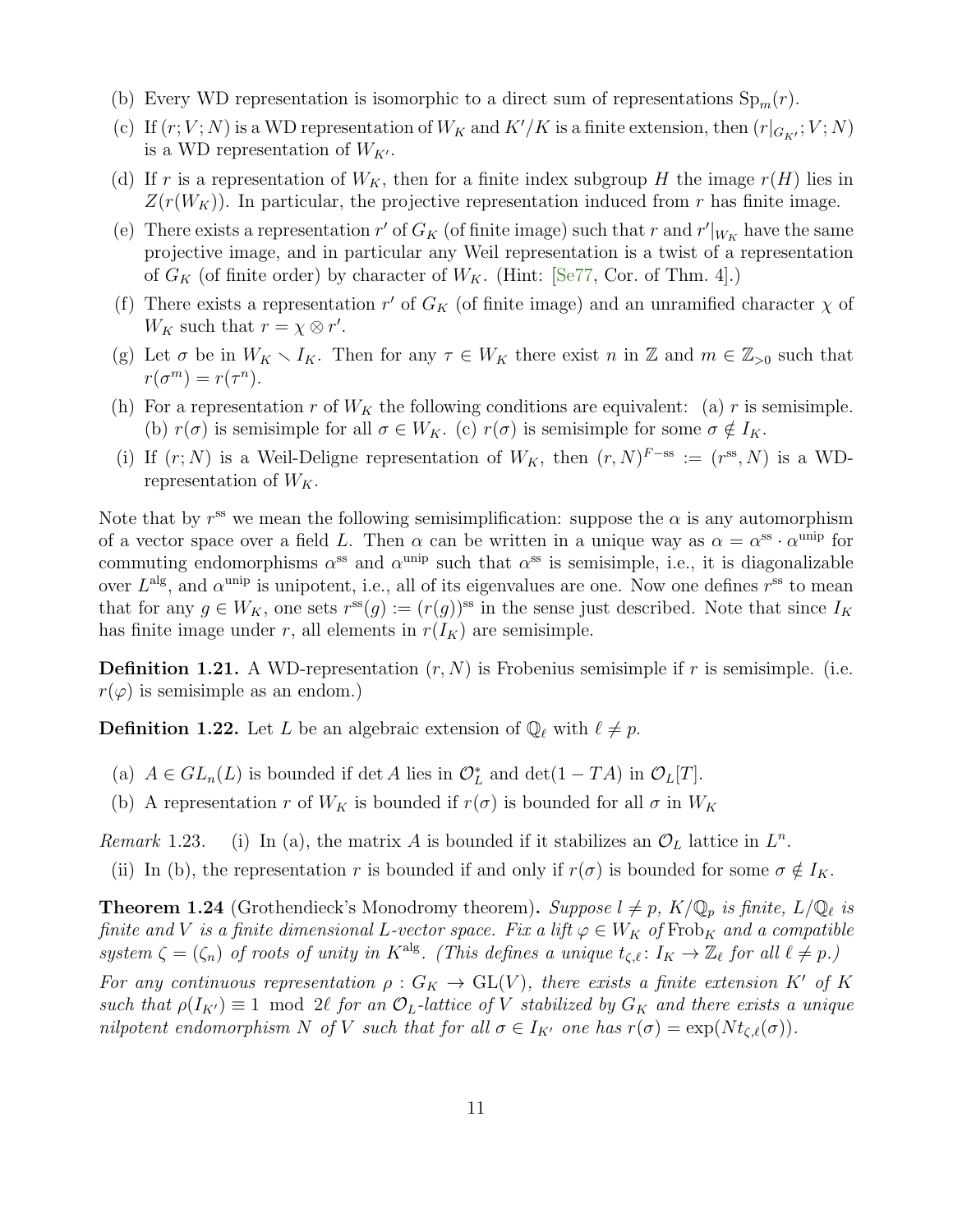Moreover if  $r: W_K \to GL(V)$  is defined by

$$
r(\sigma) = \rho(\sigma) \exp(Nt_{\zeta,\ell}(\varphi^{-\xi_K(\sigma)}\sigma)),
$$

then  $(r, N) =: WD(\rho)$  defines a WD-representation of  $W_K$ . The functor  $WD = WD_{\varphi,\zeta}$  defines an equivalence of categories from continuous representations  $\rho$  to bounded WD-representations  $(r, N)$ .

Finally for any choices  $(\varphi, \zeta)$  and  $(\varphi', \zeta')$  there is a natural isomorphism  $\text{WD}_{\varphi, \zeta} \to \text{WD}_{\varphi', \zeta'}$ .

*Proof.* Exercise: The main tool needed is the existence of an  $\ell$ -adic logarithm. This is ensured by the condition that  $\rho$  on  $I_{K'}$  has pro- $\ell$  image and that the matrices of this image are congruent to 1 mod  $2\ell$ . Then the usual series for the log converges.  $\Box$ 

Remark 1.25. Suppose  $\rho: G_K \to \text{Aut}(V)$  is unramified. Then  $N = 0$  and  $r(I_K) = \{1\}$  for  $(r, N) = \text{WD}(V)$ . Thus r is completely determined by  $\rho(\varphi)$  for a lift  $\varphi$  of Frob<sub>K</sub>. In other words,  $WD(\rho)$  depends on the conjugacy class of  $\rho(\varphi)$ , i.e., its rational canonical form. If one passes to  $WD(\rho)^{F-ss}$ , then the isomorphism type of the latter is completely determined by the characteristic polynomial det $(1 - TFrob<sub>K</sub>|V)$ .

**Definition 1.26** (Strictly compatible system). Let E be a number field and  $\mathcal{P}$  its set of finite places. For  $\lambda \in \mathcal{P}$  let  $S_{\lambda}$  denote the set of places v of a number field F such that v and  $\lambda$  lie over the same rational prime  $\ell$ . A family of *n*-dimensional continuous Galois representations  $(V_{\lambda})_{\lambda\in\mathcal{P}}$  of  $G_F$  is an E-rational strongly compatibly system (with finite ramification set S) if

- (a) for all  $\lambda \in \mathcal{P}$ , the representation  $V_{\lambda}$  is unramified outside  $S \cup S_{\lambda}$ ;
- (b) for all finite places v of F not in S there exists a polynomial  $p_v(T) \in E[T]$  such that

$$
p_v(T) = \det(1 - T \text{Frob}_v | V_\lambda) \in E_\lambda[T] \quad \forall \lambda \text{ such that } v \notin S_\lambda;
$$

(c) for all finite places v in S there exists an Frobenius semisimple WD-representation  $(r_v, N_v)$ of  $F_v$  such that

$$
WD(V_{\lambda}|_{G_{F_v}})^{F-ss} = (r_v, N_v) \quad \forall \lambda \text{ such that } v \notin S_{\lambda}.
$$

Conjecture 1.27 (Fontaine, Serre, Deligne). If V is a representation that occurs in the  $\ell$ -adic étale cohomology of a smooth proper variety over a local field, then its associated Weil-Deligne representation is Frobenius semisimple. Moreover the Weil-Deligne representation is independent of  $\ell$ . See [\[Tat79\]](#page-23-7), [\[Fo94,](#page-21-5) Section 2.4.], [\[Se91,](#page-22-11) §§11,12].

**Theorem 1.28** (Carayol, Eichler-Shimura, Langlands, Deligne). For v a Hilbert modular eigenform, the family  $(V_{\lambda}(f))$  is a strongly compatible  $E_f$ -rational system;

Conjecture 1.29 (Fontaine, Serre). Suppose  $A/F$  is an abelian variety. Then  $(V_p(A))$  is a strongly compatible system.

I do not know the status of the latter conjecture, i.e., whether condition (c) of Definition [1.33](#page-15-0) holds. The thesis of A. Laskar from 2011 (Strasbourg) implies that latter conjecture if A has semistable reduction. I do not know of a reference for potentially semistable. I also do not know what is known about Frobenius semisimplicity.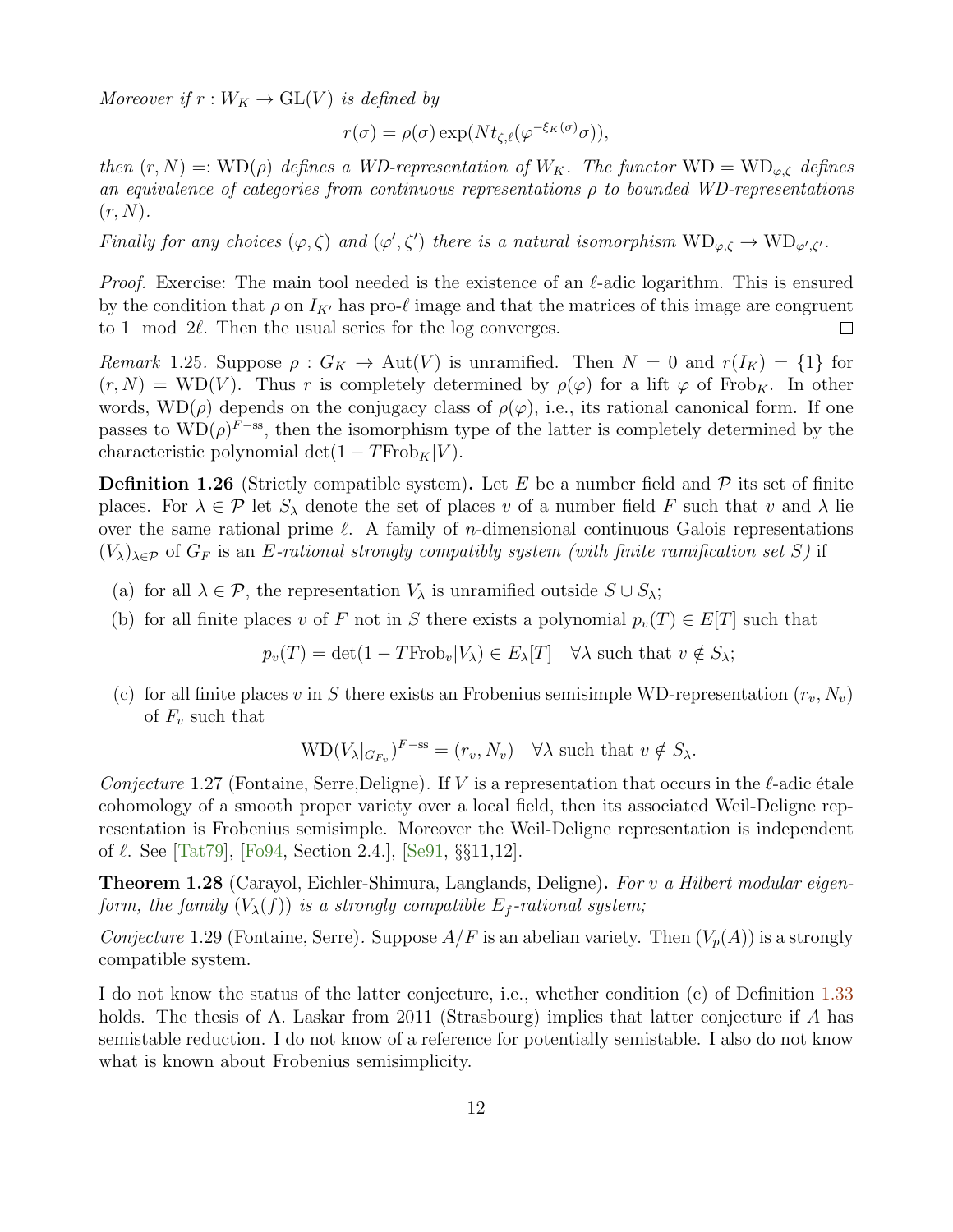## 1.3 How to deal with primes above  $\ell$ ?

#### 1.3.1 An example

Given  $A/F$  an elliptic curve,  $\ell$  a rational prime, v a place of F above  $\ell$  and residue field  $k_v$ . What do we know about  $V_{\ell}(A)$  restricted to a decomposition group at  $\ell$ ?

#### good reduction at  $v$

If  $A/F_v$  has good reduction, then  $A/k_v$  is an elliptic curve and there is a short exact sequence

$$
0 \to A^0[\ell^\infty](\bar{F}_v) \to A[\ell^\infty](\bar{F}_v) \to A[\ell^\infty](\bar{k}_v) \to 0
$$

where  $A^0[\ell^\infty]](\bar{F}_v)$  is given by a formal group of dimension 1 and height 1 (ordinary case) or height 2 (supersingular case) and  $A[\ell^{\infty}](\bar{k}_v)$  is either isomorphic to  $\mathbb{Q}_{\ell}/\mathbb{Z}_{\ell}$  if  $A/F_v$  is ordinary or trivial if  $A/F_v$  is supersingular.

ordinary subcase Here  $V_{\ell}(A)|_{G_v}$  is an extension of two 1-dimensional representations and thus of the form

$$
\rho_v: G_v \to \mathrm{GL}_2(\mathbb{Q}_\ell): g \mapsto \left( \begin{smallmatrix} \varepsilon_\ell(g)\chi(g) & * \\ 0 & \chi^{-1}(g) \end{smallmatrix} \right)
$$

with respect to a suitable basis and where  $\varepsilon_\ell$  is the  $\ell$ -adic cyclotomic character and  $\chi$  is an unramified character. Due to the Weil-paring, the determinant must be  $\varepsilon_{\ell}$ . Note the  $\varepsilon_{\ell}$  is infinitely wildly ramified – so that there is no associated WD-representation.

 ${\bf supersingular\, subcase}$   ${\rm Now}$   $V_\ell(A)|_{G_v}$  need not have a filtration. If  ${\rm End}_{\bar{F}_v}(A/F_v)$  is 2-dimensional then the formal group is given by two conjugate Lubin-Tate characters and easy to describe via local class field theory. In general, the representation is absolutely irreducible and remains so over any finite index subgroup H of  $G_v$ . The mod  $\ell$  reduction is rather special as can be seen from analyzing the  $\ell$ -torsion group via the formal group law of  $A/F_v$ . The representation is infinitely ramified and again there is no direct way to get a WD representation.

Exercise 1.30. Suppose A has good reduction and  $\pi$  denotes the Frobenius endomorphism on  $A/k_v$ , so that  $\pi$  satisfies the quadratic polynomial  $p_v(T) = T^2 - a_vT = q_v$  with integer coefficients, where  $A[p](\overline{k_v}) = q_v - a_v(a) + 1$ . Let  $\alpha, \beta \in \overline{\mathbb{Z}}$  be the roots of  $p_v$  so that  $v_{q_v}(\alpha \beta) = 1$ . It is also standard that  $A[p](\overline{k_v^n}) = q_v^n - \alpha^n - \beta^n + 1$  for  $k_v^n$  the unique extension of the finite field  $k_v$  of degree n. Show that  $A/k_v$  is supersingular if and only if  $v_{q_v}(\alpha), v_{q_v}(\beta) > 0$ , if and only if  $v_{q_v}(\alpha) = v_{q_v}(\beta) = 1/2$ . If  $A_v$  is ordinary, the without loss of generality  $v_{q_v}(\alpha) = 0$ . Show that  $\chi^{-1}(\text{Frob}_v)$  acts on the  $p^{\infty}$  torsion points in the same way as  $\pi$  and that  $\chi^{-1}(\text{Frob}_v) = \alpha$ .

#### semistable reduction at  $v$  (here only split multiplicative reduction)

Here one uses the Tate curve of  $A/F_v$ . It shows that the Galois action on the  $\ell^{\infty}$ -torsion points is given by the Galois action on  $\bar{F}_v^*/q^{\mathbb{Z}}$  for  $q \in F_v^*$  an element of valuation strictly less than one. The  $\ell^{\infty}$  torsion points are given by the set  $\{q^{i/\ell^n}\zeta_{\ell^n}^j \mid i,j \in \mathbb{Z}\}\.$  This describes an infinite Kummer extension of  $F_v$ . The corresponding Galois extension is of the form

$$
\rho_v: G_v \to \mathrm{GL}_2(\mathbb{Q}_\ell): g \mapsto \left(\begin{smallmatrix} \varepsilon_\ell(g) & * \\ 0 & 1 \end{smallmatrix}\right)
$$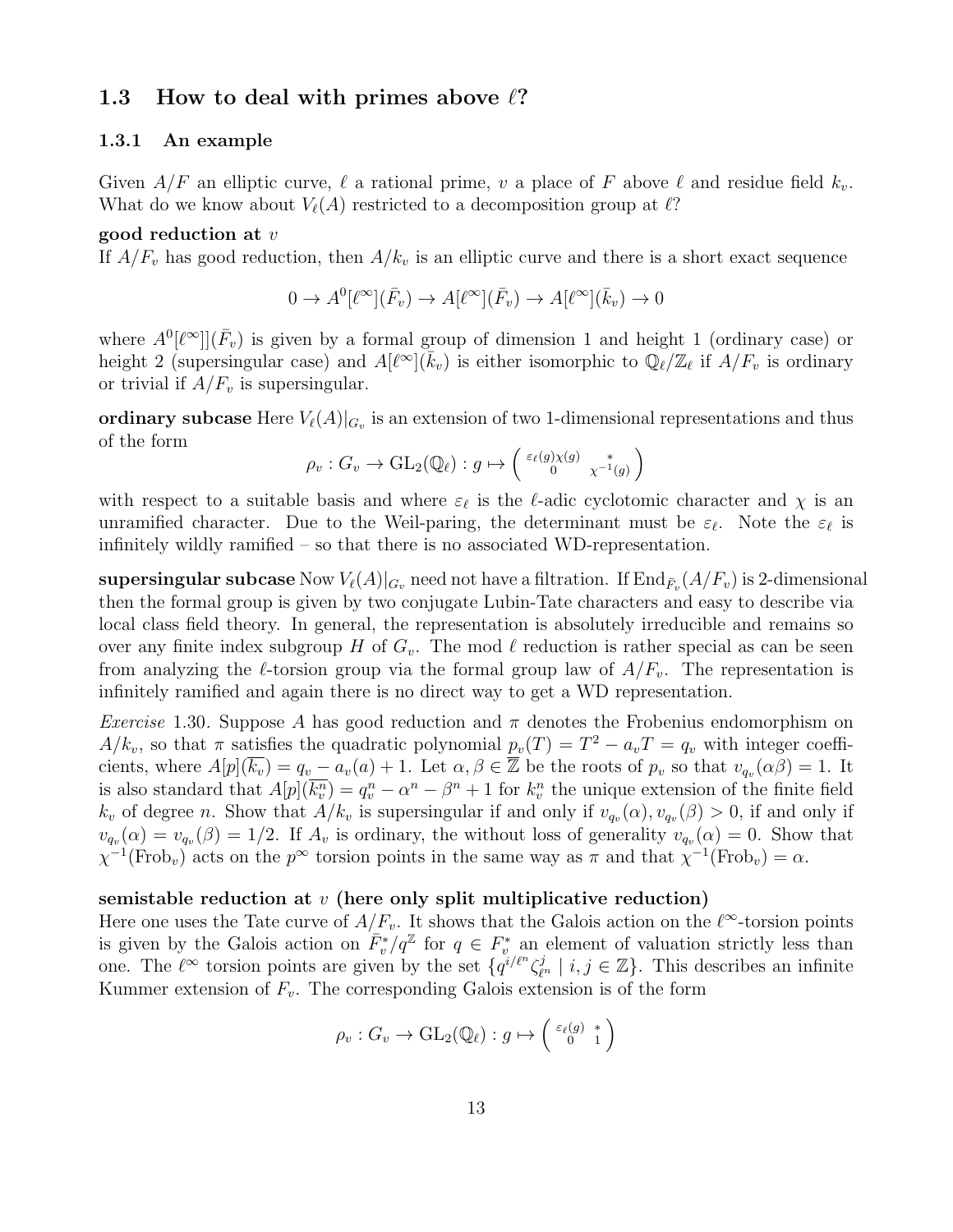## potentially good or potentially semistable reduction (or non-split multiplicative reduction)

The representation is as above after one restricts  $G_{F_v}$  to a suitable open subgroup (coming from the field over which good or semistable reduction is acquired).

## Comparison to  $\ell'$ -adic data

If one looks at the  $\ell'$ -power torsion, then the above cases correspond to unramified/unramified/semistable  $(N \neq 0)$  WD-representations or the general case of a WD-representation.

For the representations that arise from modular forms one has a similar behavior. The solution of the puzzle:

## 1.4 Fontaine's mysterious functors

Let K be a finite extension of  $\mathbb{Q}_p$  and  $K_0$  the subfield of K that is maximal unramified over  $\mathbb{Q}_p$ . Fontaine defines functors  $D_*$ ,  $* \in \{HT, dR, cris, st\}$  from

$$
\left\{ \rho \colon G_K \to \mathrm{GL}_n(\overline{\mathbb{Q}}_p) \mid \rho \text{ is cont. } \right\}
$$

to modules over  $K_* \otimes_{\mathbb{Q}_{\ell}} \overline{\mathbb{Q}_{\ell}}$  for  $K_* = K, K, K_0$ , or  $K_0$ , respectively, with some additional structure coming from some rings  $B_*$  of Fontaine with  $B_{\text{cris}} \subset B_{\text{st}} \subset B_{\text{dR}}$  and  $B_{\text{HT}}$  is the graded ring associated to  $B_{\rm dR}$ . The structures are a continuous action of  $G_K$  and

- (a) a graduation,
- (b) a filtration,
- (c) a filtration and a semilinear endomorphism  $\varphi$  (Frobenius)
- (d) a filtration and two endomorphisms  $\varphi$ ,  $N$  for more, see [1.4.1.](#page-14-0)

The rings  $B_*$  also satisfy  $B_*^{G_K} = K_*$ . One calls a representation  $\rho$  to be  $*$  (= Hodge-Tate, de Rham, crystalline, semistable) if

 $(V(\rho)) \otimes_{\mathbb{Q}_p} B_*)^{G_K}$  is free over  $K_* \otimes_{\mathbb{Q}_p} \overline{\mathbb{Q}_p}$  of rank equal to  $\dim_{\overline{\mathbb{Q}_p}} V(\rho)$ .

In all cases one has  $\leq$  for the rank.

The ring  $B_{\text{HT}}$  attaches the HT-weights (in Z) to a representation. The ring  $B_{\text{dR}}$  carries a Z-graded filtration. The property of being Hodge-Tate or de Rham is invariant under finite extensions  $E/K$ . The property of being cris and st are not invariant under such extensions. So one also has the notions of *potentially crystalline* and *potentially semistable*; for instance  $\rho$  is potentially crystalline if there exists a finite extension  $E/K$  such that  $\rho|_{G_E}$  is crystalline. The implications for a representation  $V$  are described in the following diagram

V is cris 
$$
\longrightarrow V
$$
 is semist.  
\n
$$
\Downarrow \qquad \qquad \downarrow
$$
\nV is pot. cris  $\longrightarrow V$  is pot. semist.  $\xleftarrow{A-B-K-M} V$  is dR  $\longrightarrow V$  is HT.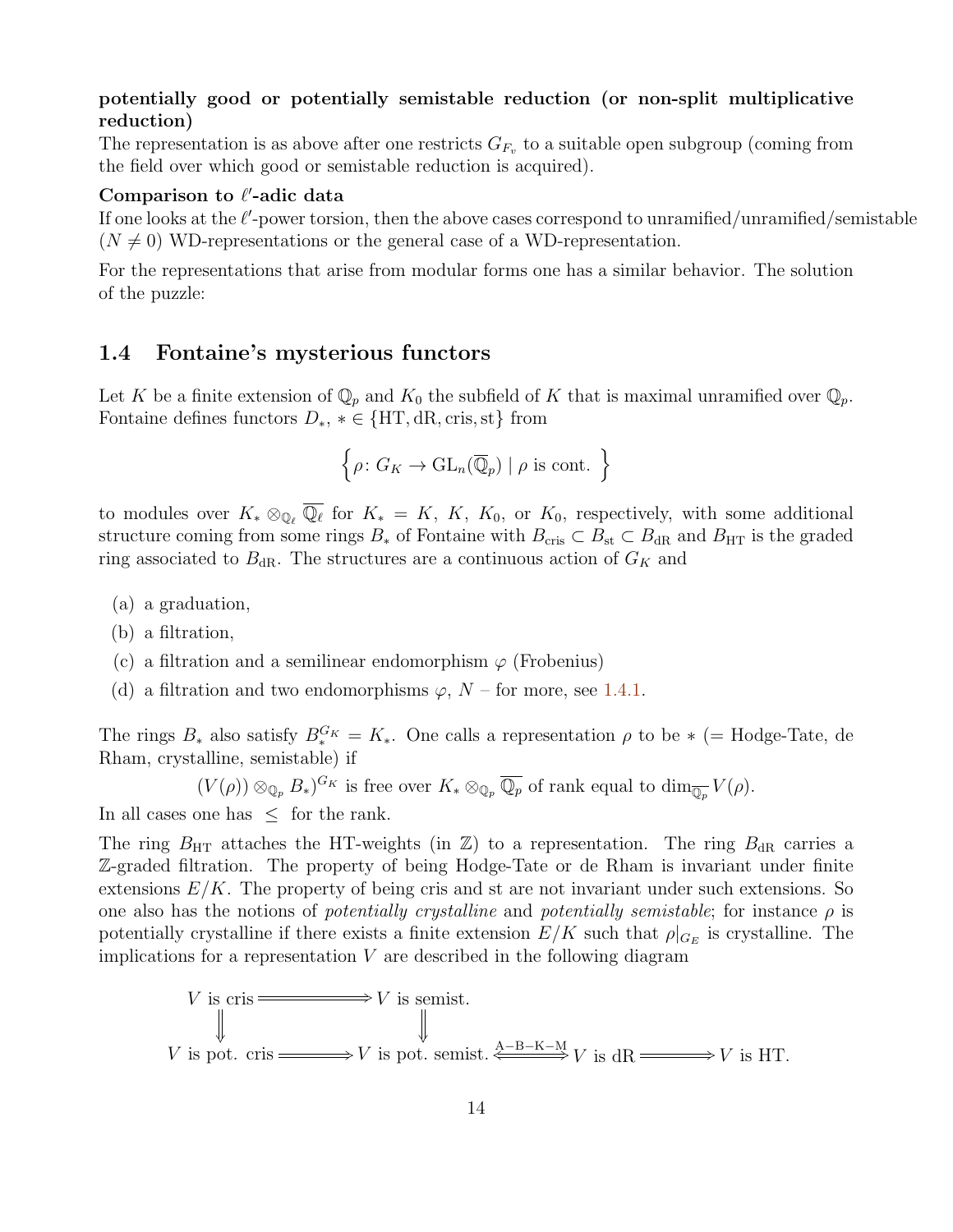The proof of Fontaine's conjecture that the notions de Rham and potentially semistable are equivalent, due to  $A=I$ . André, B=L. Berger, K=K. Kedlaya, M=Z. Mebkhout, is described by Colmez in [\[Co03\]](#page-20-6). Berger proves that Crew's conjecture is equivalent to the conjecture of Fontaine, and the three other authors, independently, give a proof of Crew's conjecture.

### <span id="page-14-0"></span>1.4.1 The WD-representation of a potentially semistable  $V = V(\rho)$  of rank d

(after Fontaine)

Let K, V be as above and suppose  $K'/K$  is a finite Galois such that  $V|_{G'_{K}}$  is semistable. Then  $D_{\text{st}}(V|_{G_{K'}}) = (D, \varphi, N, \mathrm{Fil}^i)$  where

- (a) D is a free  $K'_0 \otimes_{\mathbb{Q}_p} \overline{\mathbb{Q}_p}$  module of rank d.
- (b)  $\varphi_D: D \to D$  is  $\sigma \otimes \text{id}$  linear with  $\sigma: K'_0 \to K'_0$  the Frobenius in  $Gal(K'_0/\mathbb{Q}_p)$ ,
- (c)  $N_D: D \to D$  an  $K'_0 \otimes_{\mathbb{Q}_p} \overline{\mathbb{Q}_p}$ -linear endomorphism such that  $N_D \varphi_D = p \varphi_D N_D$ ,
- (d) a decreasing, separating, exhausting filtration Fil<sup>i</sup> of  $(D \otimes_{K'_0} K')$ ,

and the quadruple is equipped with an action of Gal(K'/K), i.e., an action Gal(K'/K)  $\longrightarrow$  $Aut(D, \varphi_D, N_D, \mathrm{Fil}^{\bullet})$ . If the representation is semistable, one has  $K' = K$ , if it is potentially crystalline, then  $N = 0$  (and vice versa).

Remark 1.31. The quadruple  $(D, \varphi_D, N_D, \mathrm{Fil}^i)$  is weakly admissible - which is a characterization of the image of the mysterious functor; it means that  $t_H(D) = t_N(D)$  and  $t_H(D') \le t_N(D')$  for all stable (but not necessarily free) subobjects. Here  $t_H(D)$  is the index of the unique jump of the filtration of the induced filtration Fil<sup>i</sup>  $\bigwedge^d D$  and  $t_N$  is the slope of  $\bigwedge^d \varphi_D$ .

The associated WD-representation to  $\rho$  is basically obtained by forgetting the filtration, see [\[GM09\]](#page-21-6) and [\[Sav05,](#page-22-12) Def. 2.15] for  $K = \mathbb{Q}_p$ : Observe that

$$
K_0' \otimes_{\mathbb{Q}_p} \overline{\mathbb{Q}_p} = \bigoplus_{\tau \colon K_0' \to \overline{\mathbb{Q}_p}} \overline{\mathbb{Q}_p}.
$$

Correspondingly one has

$$
D=D\otimes_{K'_0\otimes_{{\mathbb Q}_p}\overline{{\mathbb Q}_p}}K'_0\otimes_{{\mathbb Q}_p}\overline{{\mathbb Q}_p}=\bigoplus_{\tau\colon K'_0\to\overline{{\mathbb Q}_p}}D_\tau
$$

with suitable components  $D_{\tau}$  of D. One verifies that  $\varphi_D^{[K'_0:\mathbb{Q}_p]}$  induces an isomorphism of the  $D_{\tau}$ since it is  $K_0' \otimes_{\mathbb{Q}_p} \overline{\mathbb{Q}_p}$ -linear. Fix  $\tau_0$  among the  $\tau$ .

**Definition 1.32.** Let  $K, V, K', D$  be as above and let  $\varphi \in W_K$  be a lift of Frob<sub>K</sub>. Then the WD-representation  $WD(V)$  is the triple  $(U, r, N)$  where

(a) U is the  $\overline{\mathbb{Q}_p}$  vector space  $D_{\tau_0}$ ,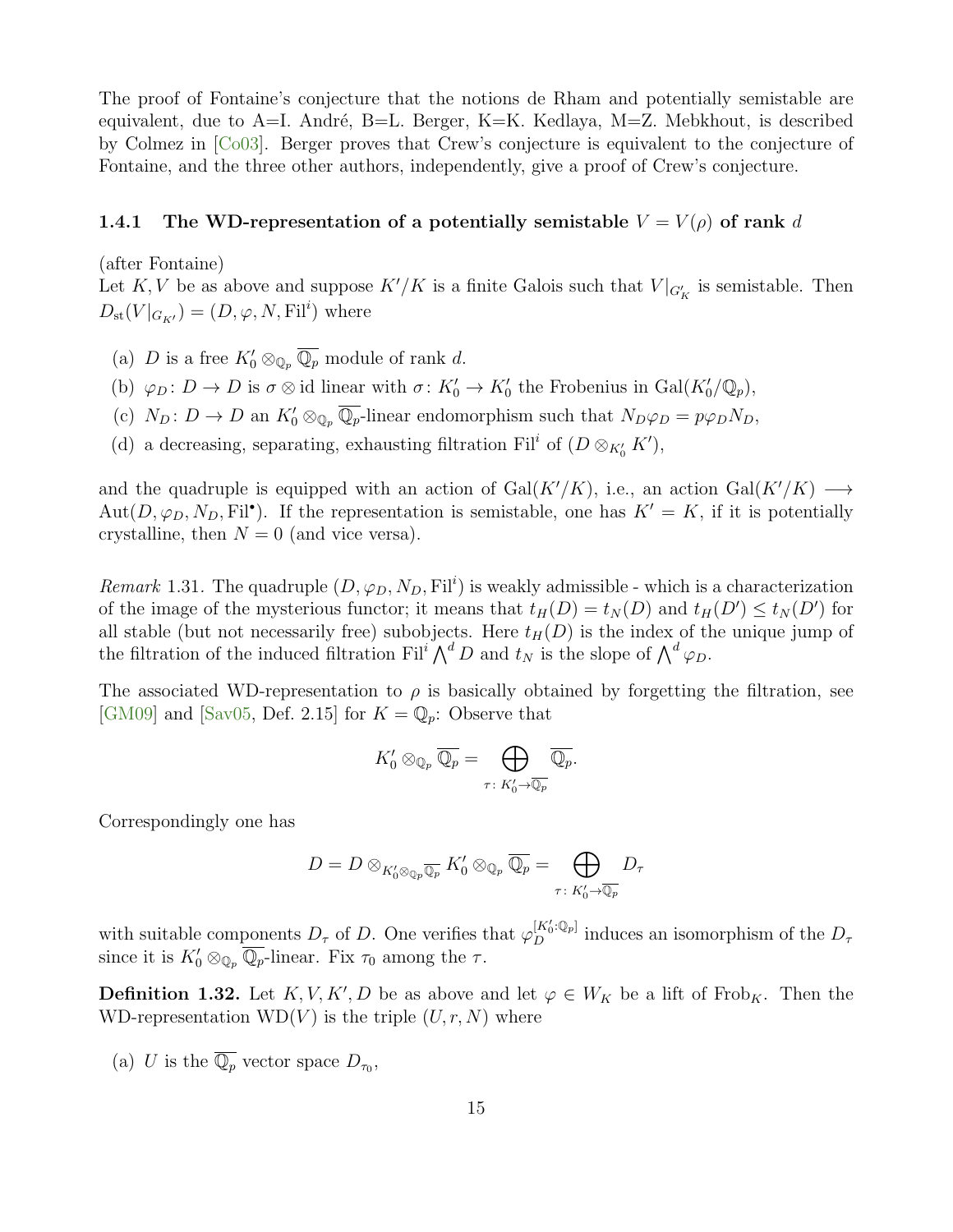- (b)  $r: W_K \to \text{Aut}_{\overline{\mathbb{Q}_p}}(U)$  is the Weil representation determined by
	- (i) defining  $r|_{I_K}$  as the restriction of the  $K_0 \otimes_{\mathbb{Q}_p} \overline{\mathbb{Q}_p}$ -linear action  $I_K \to \text{Gal}(K'/K)$  on D to the invariant subspace  $D_{\tau_0}$ ,
	- (ii) and having  $\varphi$  act as  $\varphi_2^{-1}\varphi_1$  on  $D_{\tau_0}$  where  $\varphi_1$  is the action of  $\varphi$  via  $Gal(K'/K)$  and  $\varphi_2$  is the action  $\varphi_D^{[K_0:\mathbb{Q}_p]}$  both times on D and then restricted to the invariant subspace  $D_{\tau_0}$ ,
- (c) N is the restriction of the endomorphism  $N_D$  from D to its invariant subspace  $D_{\tau_0}$ .

In the case where  $K = \mathbb{Q}_p$  and  $K'/K$  is totally ramified, so that  $K'_0 = K_0 = \mathbb{Q}_p$ , the vector space U is simply equal to D and  $\varphi$  is the inverse of  $\varphi_D$  (and  $N = N_D$ ).

**Note:** The eigenvalues of  $r(\varphi)$  to the power  $[K'_0: K_0]$  are those of  $\varphi_D^{-[K'_0:\mathbb{Q}_p]}$ . Hence their p-adic valuations are up to the scalar  $[K_0 : \mathbb{Q}_p]$  the slopes (= p-adic valuations) of the eigenvalues of  $\varphi_D$ . In particular they are typically not units, and thus r is typically **unbounded**. This is therefore different from the case where  $K$  and  $L$  have different residue characteristic.

#### 1.4.2 Continuation of the above example of an elliptic curve  $A/F_v$

(a) If A has ordinary reduction, one has a short exact sequence

$$
0 \to D_{\mathrm{cris}}(\mathbb{Z}_{\ell}(\varepsilon_{\ell}\chi)) \to D_{\mathrm{cris}}(V_{\ell}(A)) \to D_{\mathrm{cris}}(\mathbb{Z}_{\ell}(\chi^{-1})) \to 0
$$

where the outer modules have underlying D of rank 1. Thus  $D_{\text{cris}}(V_{\ell}(A))$  is reducible.

- (b) If A has supersingular reduction, then either  $D_{\text{cris}}(V_{\ell}(A))$  is a simple object and remains so after base change to any finite extension  $E/F_v$ , or there is an extension  $E/F_v$  of degree at most 2 over which  $D_{\text{cris}}(V_{\ell}(A))$  becomes the sum of two 1-dimensional subobjects.
- (c) If A has semistable but non-good reduction, then  $N = \begin{pmatrix} 1 & 1 \\ 0 & 1 \end{pmatrix}$ ,  $D_{st}(V_{\ell}(A))$  has rank 2 and is reducible while  $D_{\text{cris}}(V_{\ell}(A))$  has rank 1 only; see [\[Ber02,](#page-20-7) p. 18].

#### 1.4.3 Compatible systems III

<span id="page-15-0"></span>**Definition 1.33** (Strictly compatible system, strong sense). Let E be a number field and P its set of finite places. For  $\lambda \in \mathcal{P}$ , and F a number field, let  $S_{\lambda}$  denote the places v of S such that v and  $\lambda$  lie over the same rational prime  $\ell$ .

A family of *n*-dimensional continuous Galois representations  $(V_\lambda)_{\lambda\in\mathcal{P}}$  of  $G_F$  is an E-rational strictly compatibly system in the strong sense, (with finite ramification set  $S$ ) if

- (a) for all  $\lambda \in \mathcal{P}$ , the representation  $V_{\lambda}$  is unramified outside  $S \cup S_{\lambda}$  and potentially semistable at the places in  $S_{\lambda}$ ;
- (b) for all finite places v of F there exists a Frobenius semisimple WD-representation  $(r_v, N_v)$ of  $F_v$  such that

$$
WD(V_{\lambda}|_{W_{F_v}})^{F-ss}=(r_v, N_v) \quad \forall \lambda \in \mathcal{P}.
$$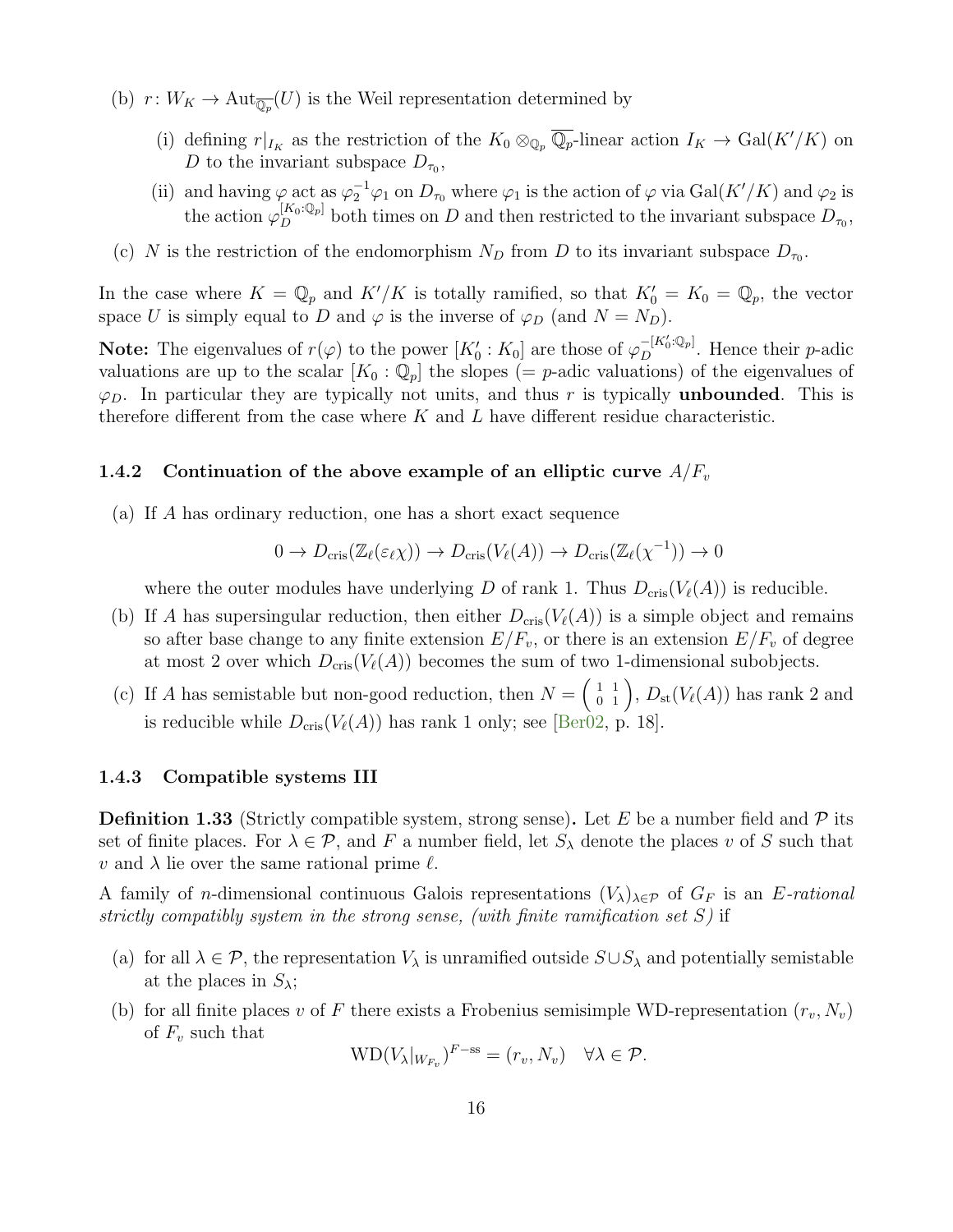Remark 1.34. As remarked earlier, if v is not in S, then  $(r_v, N_v)$  is simply  $(\rho(\text{Frob}_v)^{ss}, 0)$ . Hence for  $v \notin S \cup S_\lambda$  one can simply write require a compatibility of characteristic polynomials

 $p_v(T) = \det(1 - T \text{Frob}_v | V_\lambda) \in E_\lambda[T]$   $\forall \lambda$  such that  $v \notin S_\lambda$ ;

Remark 1.35. One can add further conditions on compatible systems: For instance a purity of weight condition: All roots of all characteristic polynomials are Weil-number of the same weight. Etc.

**Theorem 1.36** (Faltings, see [\[Fa87\]](#page-21-7)). For a cuspidal Hecke eigenform f the representations  $(V_{\lambda}(f))_{\lambda}$  are semistable of HT-weights  $(0, k-1)$ .

Remark 1.37. The HT weights of  $V_{\ell}(A)$  for an abelian variety A over a number field F are 0 and 1 equally distributed over all places v of F above  $\ell$  and all embeddings  $F_v \hookrightarrow \overline{\mathbb{Q}_\ell}$ . A proof in other language is contained in [\[Tat67\]](#page-22-13).

**Theorem 1.38** (T. Saito, see [\[Sai11\]](#page-22-8)). For a cuspidal Hilbert modular Hecke eigenform f the system  $(V_{\lambda}(f))_{\lambda}$  is strictly compatible in the strong sense.

Question 1.39. Is it known that for an abelian variety A over number field F the family  $(V_{\ell}(A))_{\ell}$ is strictly compatible in the strong sense? (The HT-weights are 0 and 1 each with multiplicity  $dim A.$ )

## 1.5 Refinement: Fontaine Laffaille theory

The above is not the end of the story of understanding  $\ell$ -adic Galois representations of  $\ell$ -adic fields. One also needs *integral information* on  $V(\rho)$ . Fontaine's theory above only contributes to  $\ell$ -adic information, but does not help if one studies the mod  $\ell$ -reduction. One theory that achieves this is due to Fontaine and Laffaille from [\[FL82\]](#page-21-8).

Let  $K_0/\mathbb{Q}_p$  be unramified (there are slight extensions which shall not bother us) with ring of integers  $W$ , the ring of Witt vectors of the residue field of  $K_0$ .

**Definition 1.40.** A *strongly divisible module* is a free W-module  $M$  of finite type equipped with a decreasing filtration by sub-W-modules (Fil<sup>i</sup>M)<sub>i∈Z</sub> such that Fil<sup>0</sup>M = M, Fil<sup>i</sup>M = 0 for  $i \gg 0$ , each subquotient  $M/Fil^{i}M$  free over W and one has a semilinear, i.e., a  $\sigma$ -linear, endomorphism  $\varphi: M \to M$  such that  $\varphi(Fil^iM) \subset p^i \text{Fil}^iM$  and  $M = \sum_{i \geq 0} p^{-i} \varphi(Fil^iM)$ .

**Theorem 1.41** (Fontaine-Laffaille). If M is a strongly divisible module, then  $M \otimes_{\mathbb{Z}_p} \mathbb{Q}_p$  is admissible, i.e., equal to  $D_{\text{cris}}(V)$  for some rank<sub>W</sub> M dimensional (crystalline) representation of  $G_K$ .

Suppose conversely that V is a crystalline representation of  $G_K$  of HT weights between 0 and  $p-2$  and with  $\mathbb{Q}_p$ -coefficients. Then  $D_{\text{cris}}(V)$  contains a strongly divisible module. (Hard part.)

Let A be a W-algebra. (e.g. W or  $W/pW$  or a finite W-algebra, or ...)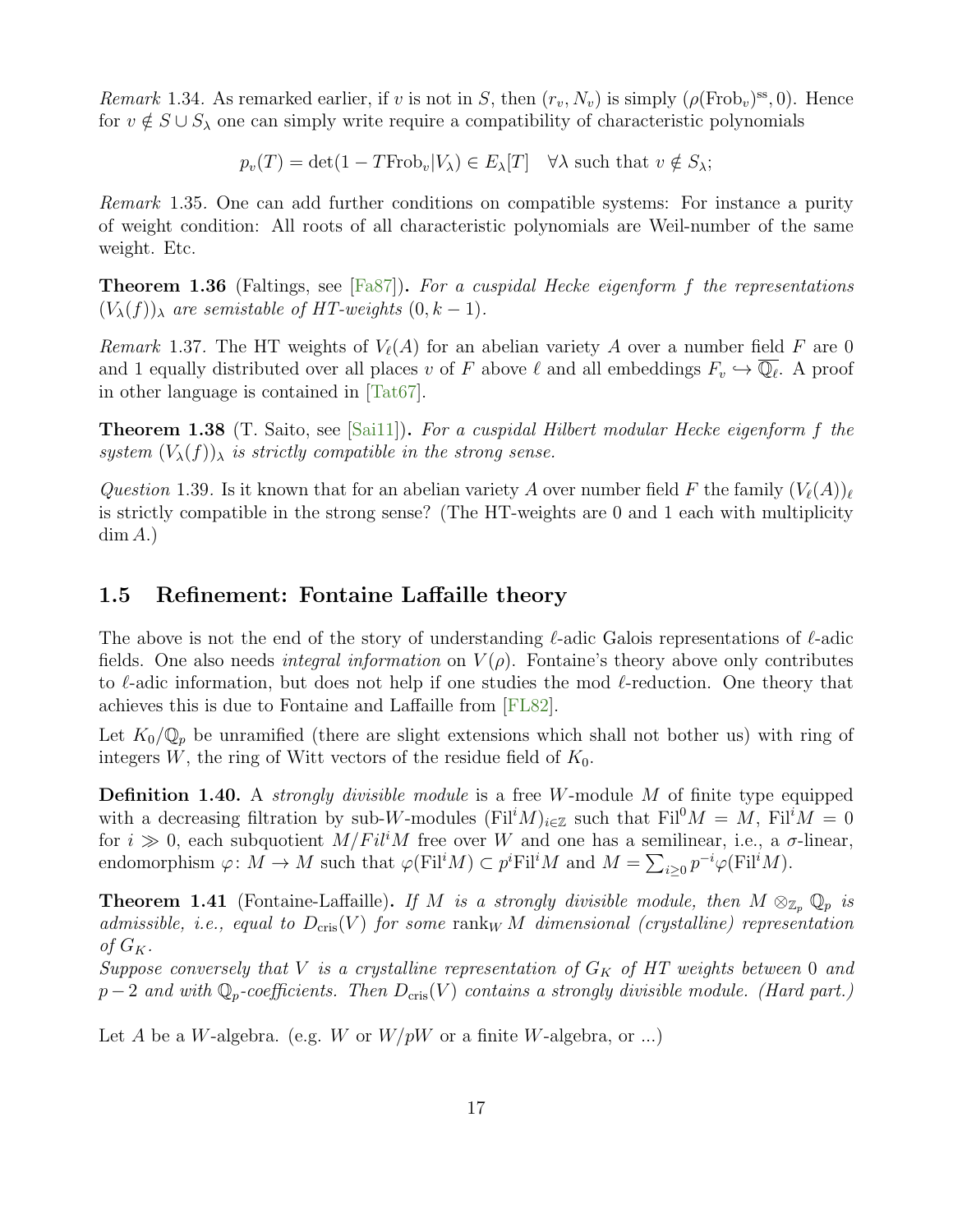**Definition 1.42.** A *Fontaine-Laffaille module over A* is a finitely generated  $W \otimes A$ -module M equipped with a decreasing filtration by sub-W  $\otimes$  A-modules (Fil<sup>n</sup>M)<sub>i∈Z</sub> such that Fil<sup>0</sup>M = M, Fil<sup>i</sup> $M = 0$  for  $i \geq p-1$ , and with a semilinear, i.e., a  $\sigma \otimes id_A$ -linear, endomorphism  $\varphi^i$ : Fil<sup>i</sup> $M \to$ M such that  $\varphi|_{\text{Fil}^iM} = \varphi^i$  and  $M = \sum_{i \geq 0} \varphi^i(\text{Fil}^iM)$ .

Define a torsion crystalline representation of weight  $k$  ( $k \in \mathbb{N}$ ) to be any finite representation of  $G_K$  that can be written as  $T/T'$  where T is a Galois stable lattice in a crystalline representation of  $G_K$  with Hodge-Tate weights in  $\{0, \ldots, k\}$  and  $T' \subset T$  is a Galois stable sublattice. This yields a category of crystalline torsion modules.

**Theorem 1.43** (Fontaine-Laffaille). Suppose A is a finite W-algebra. If M is a Fontaine-Laffaille-module over A, then under the integral version  $T_{\text{cris}}$  of  $D_{\text{cris}}$  the module M is the image of the crystalline torsion A-module.

Conversely, if M is a torsion crystalline representation over A of weight  $k \leq p-2$ , then the image under  $T_{\text{cris}}$  is a Fontaine-Laffaille-module M over A.

Special case (we still assume that  $K/\mathbb{Q}_p$  is unramified):

**Theorem 1.44** (Fontaine-Laffaille + Raynaud). Let  $\text{MF}^1_{\text{tor}}$  be the category of Fontaine-Laffaille torsion modules over W with  $\text{Fil}^2 = 0$  and suppose  $p > 2$ . Then there are equivalences of abelian categories:

$$
\text{MF}_{\text{tor}}^1 \xrightarrow{\cong} \{ \text{ finite flat group schemes}/W \} \xrightarrow{\cong} \{ \text{ flat repns. of } G_K \}.
$$

The latter applies in particular to modular forms of weigh 2 and abelian varieties (with level prime to p or conductor not divisible by p, respectively). References are  $[Ra74]$  and  $[FL82]$ .

## 1.6 The Fontaine Mazur conjecture

The Fontaine-Mazur conjecture is the following statement:

Conjecture1.45 ([\[FM95\]](#page-21-9)). Let F be a number field and S a finite set of places of F. Suppose that  $\rho: G_{F,S} \to \widetilde{\mathrm{GL}}_n(\overline{\mathbb{Q}_\ell})$  is continuous and irreducible and that  $\rho|_{G_v}$  is de Rham for all  $v|\ell$ . Then  $\rho$  comes from geometry, i.e., there exists a smooth projective variety X over F such that  $\rho$  is a subquotient of some  $\ell$ -adic cohomology  $H^i(X_{\bar{F}}, \mathbb{Q}_\ell)$ .

In special cases, the conjecture can be phrased in a more concrete form, in the sense that a recipe is given where in geometry one can find the representation:

<span id="page-17-0"></span>Conjecture 1.46. Let S be a finite set of places of Q. Suppose that  $\rho: G_{\mathbb{Q},S} \to GL_n(\mathbb{Q}_\ell)$  is continuous and irreducible. Suppose further that  $\rho|_{G_p}$  is de Rham with HT weights  $0, w \geq 1$ . Then there exists an elliptic cuspidal Hecke eigenform f and a place  $\lambda$  of the coefficient field  $E_f$ of f such that  $V(\rho) \cong V_{\lambda}(f)$ .

Conjecture [1.46](#page-17-0) is proved in the majority of cases by Emerton and Kisin in [\[Em11\]](#page-21-10) and [\[Ki09\]](#page-21-11). A second special case is the following: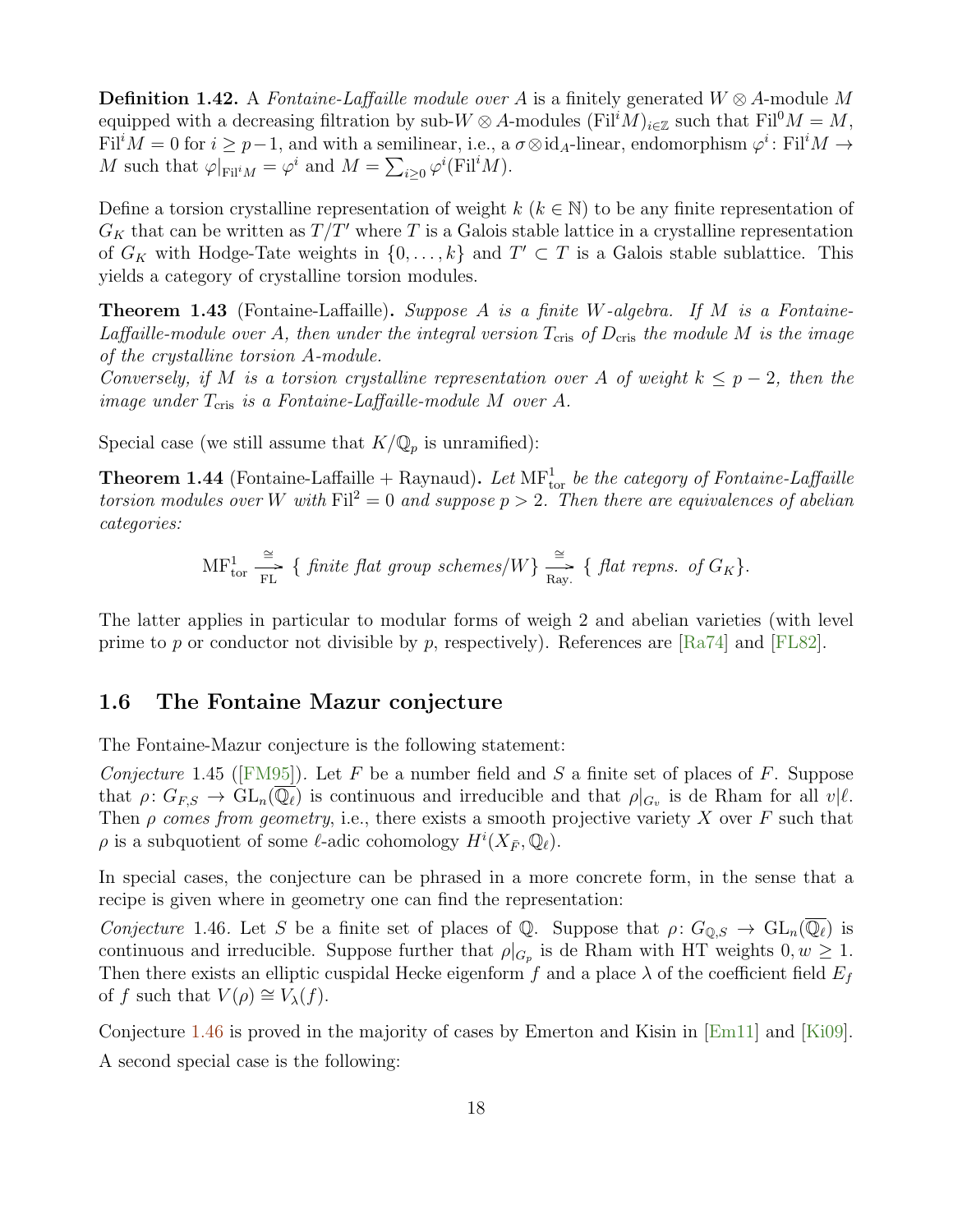<span id="page-18-0"></span>Conjecture 1.47. Let F be a totally real number field. Suppose  $\rho: G_{F,S} \to GL_2(\mathbb{Q}_\ell)$  is continuous, irreducible and of weight 2, i.e., it is de Rham at all places above  $\ell$  with HT-weights  $(0, 1)$ for all places  $v|\ell$  and all embeddings  $F_v \to \overline{\mathbb{Q}_\ell}$ . Then  $\rho$  arises from a Hilbert modular form of weight  $(2, \ldots, 2)$ .

Conjecture [1.47](#page-18-0) in the form stated is completely open. A weaker assertion is given by the potential modularity results of Taylor. We follow the cases given in [\[Sn09\]](#page-22-4):

**Theorem 1.48** (Taylor, Deulefait (version of  $[\text{Sn09}])$ ). Suppose  $\rho$  is as in conjecture [1.47](#page-18-0) and that its reduction mod p is absolutely irreducible, that  $p \geq 3$  and that for  $p = 5$  some extra hypotheses are satisfied. Then

- (a) the L-function  $L(\rho, s)$  has a meromorphic continuation to  $\mathbb C$  and the expected functional equation;
- (b) there exists a strictly compatibly system (in the strong sense)  $(\rho_{\lambda}: G_{FS} \to GL_n(E_{\lambda}))_{\lambda}$  for some number field E and a place  $\lambda_0$  such that  $\rho_{\lambda_0} = \rho$ .

Note that the theorem applies in particular to elliptic curves over  $F$ . The proof, as a combination of Brauer's theorem on characters and the potential modularity result by Taylor; both ideas stem from [\[Tay06\]](#page-23-2). Dieulefait in [\[Die07\]](#page-21-12) observed how to deduce (b) from Taylor's results. An excellent survey of potential modularity and modularity lifting theorems is also [\[Bu10\]](#page-20-8).

## 1.7 How to prove that  $A/\mathbb{Q}$  is modular?

- Let N be the conductor of the elliptic curve  $A$ .
- We search for a cuspidal Hecke eigenform of weight 2 because A has HT-weights  $\{0, 1\}$ .
- Choose a prime  $p > 2$  (for simplicity) not dividing N for which  $A[p]$  is absolutely irreducible and modular; the later means that  $A[p] \cong V_{\varphi}(f)$  for some modular form f (any weight and level). [By Taylor, potentially, this is always possible. Wiles in [\[Wi95\]](#page-23-0) uses  $p = 3$  (but has to deal with problems coming from  $p(N)$  and results of Langlands and Tunnel.
- By the weight and level part of Serre's conjecture: can assume that  $f$  has level dividing N and weight equal to 2.
- Consider the Hecke-algebra  $\mathbb{IT}_0(N)$  over  $\mathbb{Z}_p$  acting on  $S_2(\Gamma_0(N))$  generated by  $T_q$  and  $S_q$ for primes q not dividing Np. Each Hecke-eigensystem of some eigenform  $g \in S_2(\Gamma_0(N))$ yields a ring homomorphism  $\mathbb{T}_2(\Gamma_0(N)) \to \overline{\mathbb{F}_p}$ :  $T_v \mapsto a_v(f)$  mod  $\mathfrak{m}_{\overline{Z}_p}$ . Let  $\mathfrak{m}_{\overline{\rho}}$  be the kernel for our fixed f. Then the localization  $\mathbb{T}_{\bar{\rho}} := \mathbb{T}_2(\Gamma_0(N))_{\mathfrak{m}_{\bar{\rho}}}$  is a local ring.
- **Proposition 1.49.** (a) Hom $_{\mathbf{Ri}}(\mathbb{T}_{\bar{\rho}}, \overline{\mathbb{Q}_p})$  is in bijection with the set of cuspidal Hecke newforms of level dividing N whose associated mod p Galois representation is isomorphic to  $\bar{\rho}$ . (Mod p means mod  $\lambda$  for some  $\lambda$  over p.)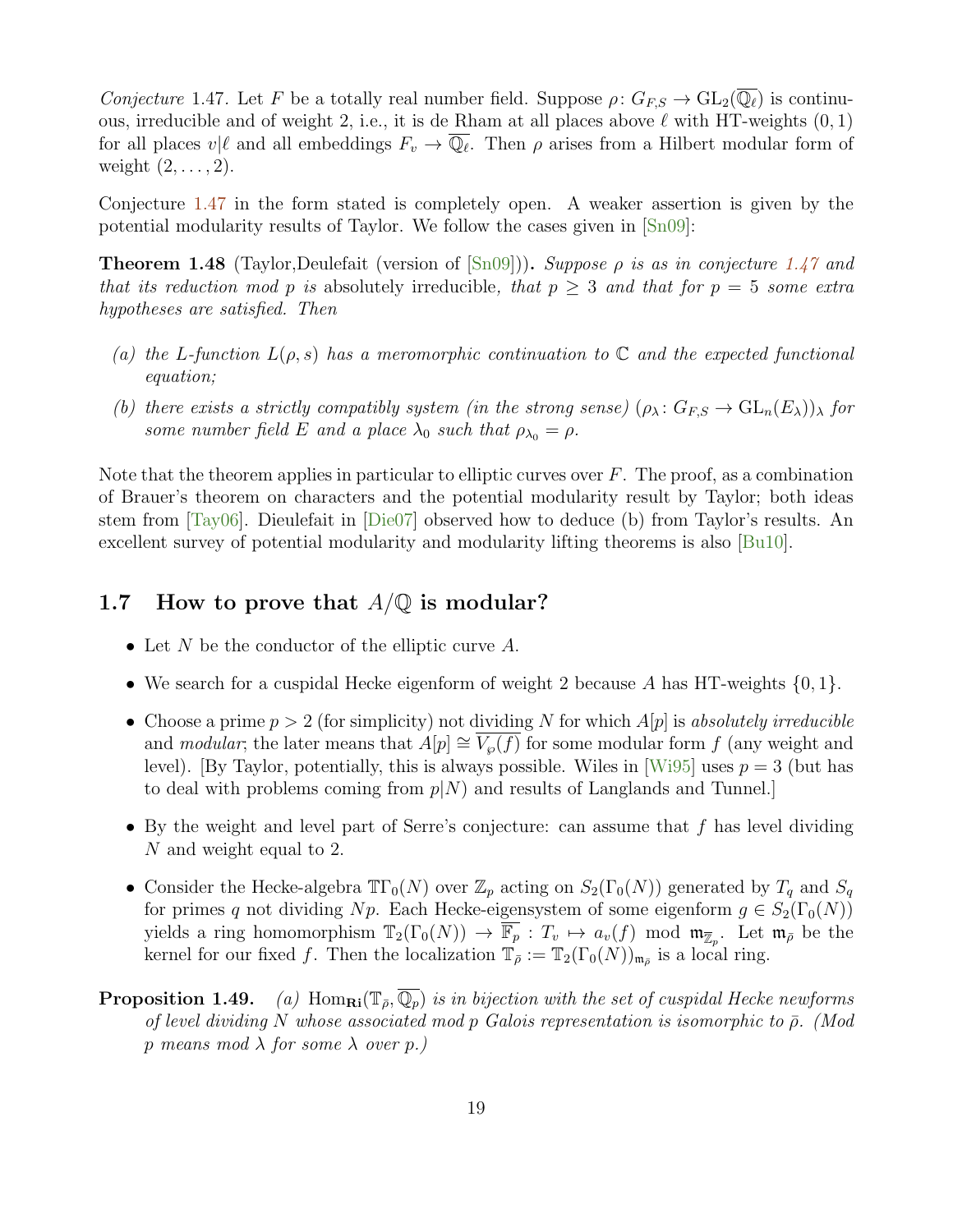(b) There exists a Galois representation  $\rho^{mod}$ :  $G_{\mathbb{Q}} \to GL_2(\mathbb{T}_{\bar{\rho}})$  characterized completely by

Trace  $\rho(\text{Frob}_v) = T_v$  (and det  $\rho(\text{Frob}_v) = q_v$ ) for all  $v/Np$ .

The proposition says that any Galois representation that arises from a level  $N$  form  $q$  of weight 2 (or k) and that is congruent to f mod p is obtained from  $\rho^{\text{mod}}$  by a ring homomorphism  $\mathbb{T}_{\bar{\rho}} \to \mathbb{Q}_p$ . Let  $M_{\bar{\rho}}$  denote the set of these modular forms.

*Proof.* Part (a) is an elementary exercise. For (b), let  $\mathcal O$  be the ring of integers of a finite extension K of  $\mathbb{Q}_p$  that contains all coefficients of all  $g \in M_{\bar{\rho}}$ . Then there is a representation

$$
\widetilde{\rho} \colon G_{\mathbb{Q}} \to \mathrm{GL}_2(\prod_{g \in M_{\bar{\rho}}} \mathcal{O})
$$

with  $\tilde{\rho}(\text{Frob}_v) = (a_v(g))_{g \in M_{\bar{\rho}}}$ . Observe that  $\mathbb{T}_{\bar{\rho}}$  is a natural subring via the homomorphisms from (a) of  $\prod_{g \in M_{\rho}} \mathcal{O}$  which contains all traces  $Trace(\widetilde{\rho}(\text{Frob}_v)) = T_v$ . (under the various embeddings,  $T_v$  maps to the tuple  $(a_v(g))_{g \in M_{\bar{\rho}}}$ .) Now there is a theorem of Carayol [\[Ca94\]](#page-20-9) and independently Serre that uses the hypothesis: (i)  $\mathbb{T}_{\bar{\rho}}$  is a complete noetherian local ring with finite residue field, (ii) the ring  $\prod_{g\in M_{\bar{\rho}}} \mathcal{O}$  is semilocal with finite residue fields and it contains  $\mathbb{T}_{\bar{\rho}},$  (iii) all traces of the representation  $\tilde{\rho}$  belong the subring  $\mathbb{T}_{\bar{\rho}}$ , (iv)  $\bar{\rho}$  is absolutely irreducible. Then  $\tilde{\rho}$  is already defined over  $\mathbb{T}_{\bar{\rho}}$ , and this is exactly the claim of (b) defined over  $\mathbb{T}_{\bar{\rho}}$ , and this is exactly the claim of (b)

So now that we have a universal Galois representation for cusp forms of level  $N$ , weight 2 and fixed  $\bar{\rho}$ , the idea is to compare it to a Galois theoretically defined universal representation, that is hopefully of the same kind but defined abstractly and made so that it "contains"  $V_p(A)$ .

Define  $(R = R_{\bar{\rho},N,2}, \rho_R)$  as the "universal deformation ring" that parameterizes all 2-dimensional p-adic Galois representation whose mod p reduction is  $A[p]$ , which at primes q | N have the same WD-representation type as A, which at p are crystalline of weight 0,1 (flat), and which have the same determinant as  $V_p(A)$  and are unramfied at all primes not dividing Np. (By the Weil-paring the latter determinant is a finite twist of the cyclotomic character.)

Such a ring was first defined and studied by Mazur. The main method to relate such rings to Hecke algebras is due to Wiles.

From the universality of R and the construction of  $\mathbb{T}_{\bar{\rho}}$  one deduces (elementary):

**Proposition 1.50.** There exists a unique surjective homomorphism  $\alpha: R \to \mathbb{T}_{\bar{\rho}}$  such that

$$
\rho^{\text{mod}} \overset{\text{conj.}}{\sim} \alpha \circ \rho_R.
$$

In the above situation one has the following result:

**Theorem 1.51 (Main Theorem [Wiles, BCDT]).** For Q have an isomorphism  $R \to \mathbb{T}_{\bar{\rho}}$ .

Many refinements by Kisin, Khare-Wintenberger, Taylor and "his" school.

**Preview:** In the remainder of this lecture series, I shall talk about universal deformation rings and some subtleties in their definition. If time permits, I shall also explain some upper bound on its dimension. References are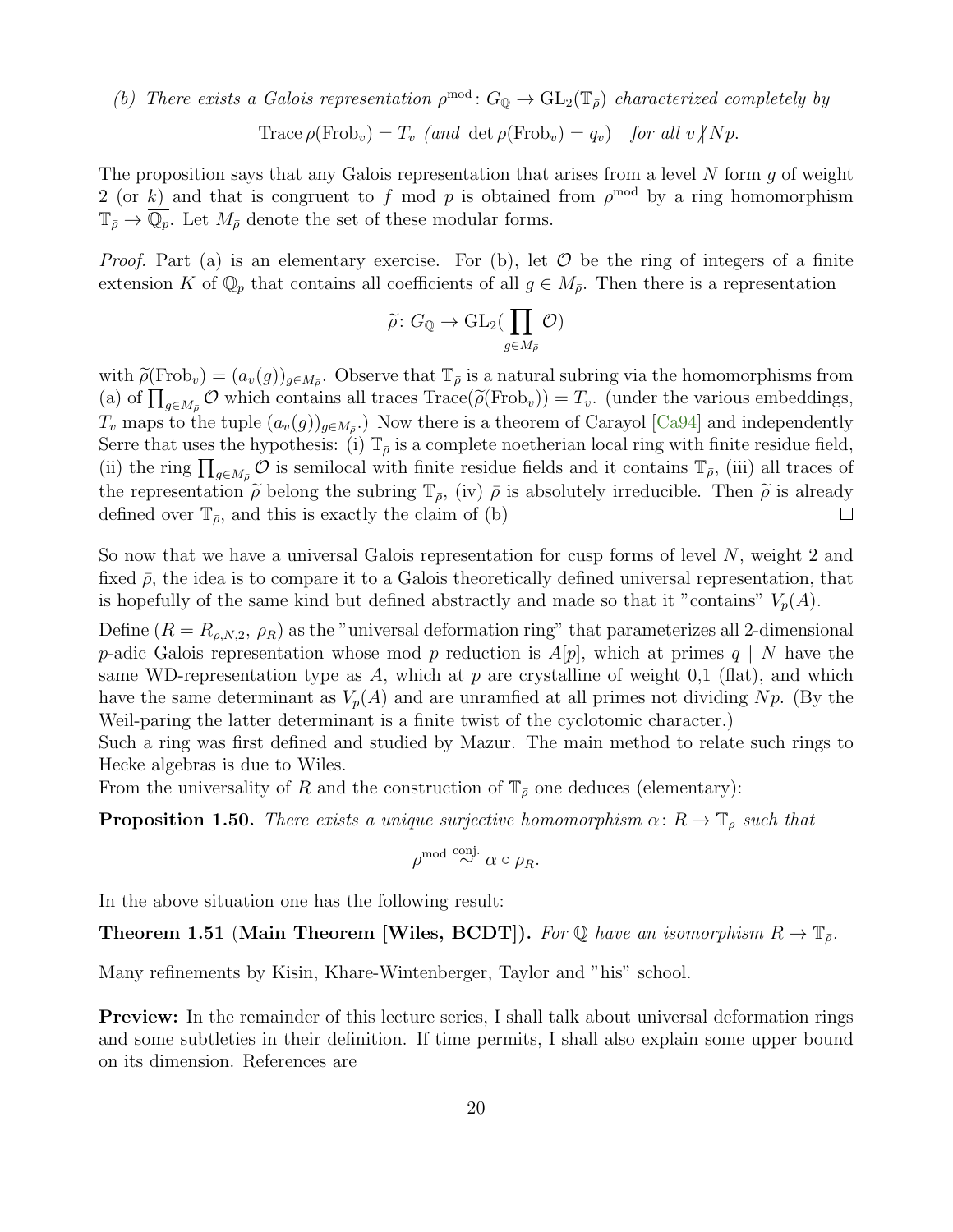- (a) [\[Ma87\]](#page-22-15) by Mazur for basic material.
- (b) [\[Ki09\]](#page-21-13) by Kisin for a short survey of many modern techniques.
- (c) [\[Ki09\]](#page-21-14) by Kisin for some groundbreaking deep results on deformation theory.
- (d) [\[Pi07\]](#page-22-16) by Pilloni for a treatment of local deformation problems for  $n = 2$  and  $p \neq \ell$ .
- (e) [\[CHT\]](#page-20-3) by Clozel, Harris, Taylor for many local (and global) deformation functors for  $GL_n$ .
- $(f)$  [Bö10] for a detailed lecture series by myself on the topic.

Acknowledgements: Many thanks go to Hendrik Verhoek for a careful proof-reading.

# References

- <span id="page-20-2"></span>[BLGG] T. Barnet-Lamb, T. Gee, D. Geraghty, The Sato-Tate conjecture for Hilbert modular forms. J. Amer. Math. Soc. 24 (2011), no. 2, 411–469.
- <span id="page-20-0"></span>[Bel09] J. Bellaiche, Automorphic forms for unitary groups and Galois representations, Eigenvarieties of unitary groups. Three lectures at the Clay Mathematical Institute Summer School, Honolulu, Hawaii, 2009. http://people.brandeis.edu/∼jbellaic/talks.html
- <span id="page-20-7"></span>[Ber02] L. Berger, An introduction to the theory of p-adic representations, arXiv:math.NT/0210184 v1, p. 18.
- <span id="page-20-5"></span>[Bl06] D. Blasius, Hilbert modular forms and the Ramanujan conjecture. Noncommu. geometry and number theory, Aspects Math., E37, Vieweg, 2006, 35–56. see http://www.math.ucla.edu/ blasius/papers.html
- <span id="page-20-10"></span>[Bö10] Gebhard Böckle, *Deformations of Galois representations*, Notes from a Lectures series at the CRM Barcelona, Spring 2010, http://www.iwr.uni-heidelberg.de/groups/arith-geom/boeckle old design/Boeckle-Notes.pdf
- <span id="page-20-1"></span>[BCDT] C. Breuil, B. Conrad, F. Diamond, R. Tatylor, On the modularity of elliptic curves over Q: wild 3-adic exercises, J. Amer. Math. Soc. 14 (2001), 843–939.
- <span id="page-20-8"></span>[Bu10] K. Buzzard, Potential modularity—a survey. arXiv:1101.0097v2
- <span id="page-20-4"></span>[Ca86] Carayol, Henri, Sur les représentations  $\ell$ -adiques associées aux formes modulaires de *Hilbert.* Ann. Sc. Ecole Norm. Sup.  $(4)$  **19**  $(1986)$ , no. 3, 409–468.
- <span id="page-20-9"></span>[Ca94] H. Carayol, Formes modulaires et représentations galoisiennes à valeurs dans un anneau local complet. Contemp. Math., 165 (1994), 213–237.
- <span id="page-20-3"></span>[CHT] Laurent Clozel, Michael Harris, and Richard Taylor, Automorphy for some  $\ell$ -adic lifts of automorphic mod l Galois representations, Pub. Math. IHES 108 (2008), 1–181.
- <span id="page-20-6"></span>[Co03] Colmez, Pierre, Les conjectures de monodromie p-adiques. Sém. Bourbaki, Astérisque 290 (2003), Exp. No. 897, 53–101.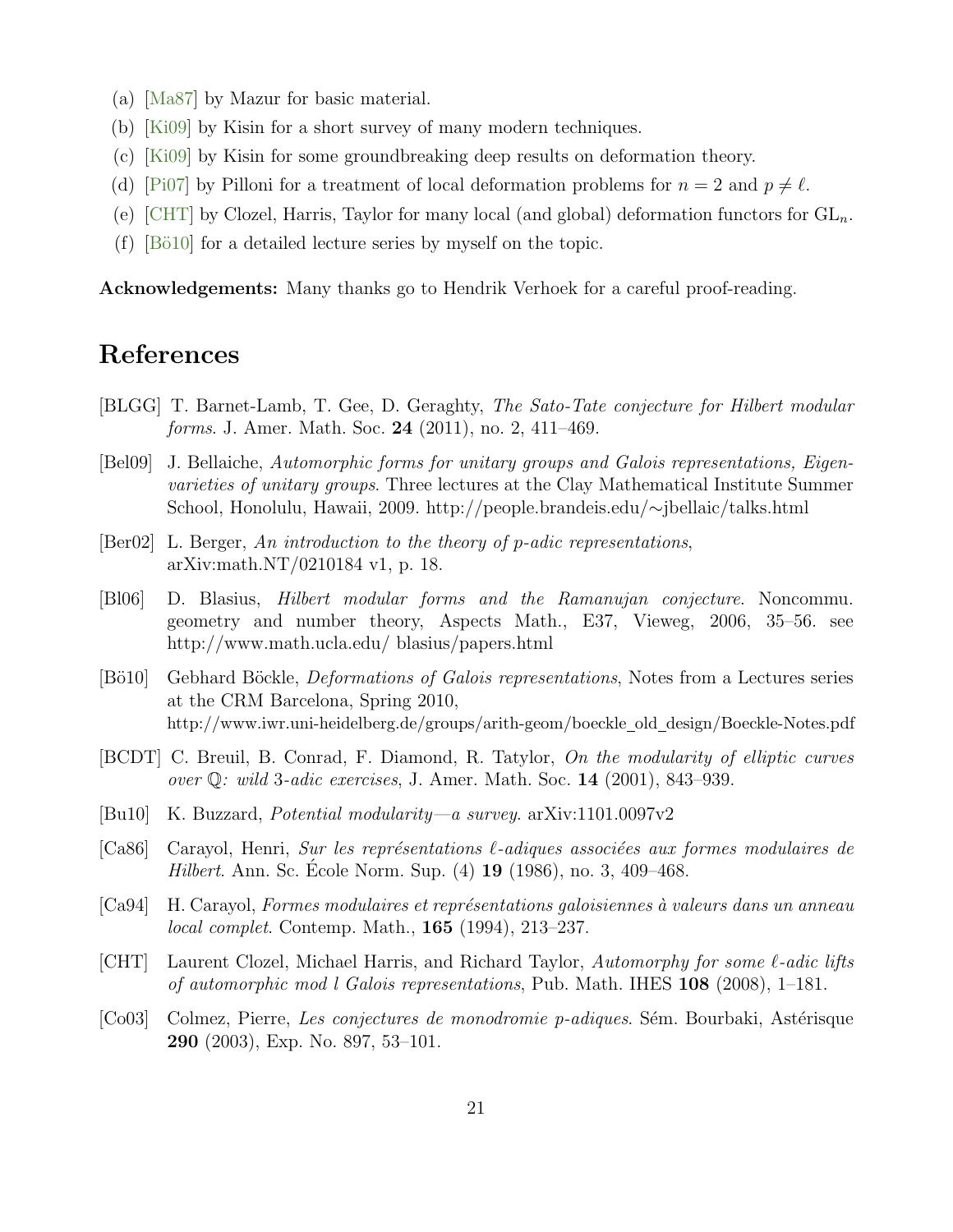- <span id="page-21-2"></span>[CR62] C.W. Curtis, I. Reiner, Representation Theory of Finite Groups and Associative Algebras, Wiley Interscience, New York, 1962.
- <span id="page-21-12"></span>[Die07] L. Dieulefait, Uniform behavior of families of Galois representations on Siegel modular forms and the endoscopy conjecture, Bol. Soc. Mat. Mexicana (3) 13 (2007), no. 2, 243–253.
- <span id="page-21-10"></span>[Em11] Emerton M., *Local-global compatibility in the p-adic Langlands programme for*  $GL_2(\mathbb{Q})$ , preprint 2011, see http://math.uchicago.edu/ emerton/preprints.html
- <span id="page-21-7"></span>[Fa87] G. Faltings, Hodge-Tate structures and modular forms. Math. Ann. 278 (1987), 133– 149.
- <span id="page-21-4"></span>[Fa82] G. Faltings, *Endlichkeitssätze für abelsche Varietäten über Zahlkörpern*, Invent. Math. 73 (1983), 349–366.
- <span id="page-21-5"></span>[Fo94] Jean-Marc Fontaine. Repr´esentations l-adiques potentiellement semi-stables. In Périodes *p*-adiques, Astérisque, 223 (1994), 321–347.
- <span id="page-21-8"></span>[FL82] J.-M. Fontaine, G. Laffaille, *Construction de représentations p-adiques*, Ann. Sci. ENS 15 (1982), 547–608.
- <span id="page-21-9"></span>[FM95] Fontaine, Jean-Marc; Mazur, Barry, Geometric Galois representations. Elliptic curves, modular forms, & Fermat's last theorem. (Hong Kong, 1993), 41–78, Ser. Number Theory I, Int. Press, Cambridge, MA, 1995.
- <span id="page-21-6"></span>[GM09] E. Ghate, A. Mezard, Filtered modules with coefficients. Trans. Amer. Math. Soc. 361 (2009), no. 5, 2243–2261.
- <span id="page-21-1"></span>[Ha07] Michael Harris, The Sato Tate conjecture,: Analytic Arguments, see http://people.math.jussieu.fr/∼harris/SatoTate/index.html
- <span id="page-21-0"></span>[HSBT] Michael Harris, Nick Shepherd-Barron, and Richard Taylor, A family of Calabi-Yau varieties and potential automorphy, Preprint, 2006.
- <span id="page-21-3"></span>[KR01] Khare, Chandrashekhar; Rajan, C. S. The density of ramified primes in semisimple p-adic Galois representations. Internat. Math. Res. Notices 2001, no. 12, 601–607.
- [KW09] Chandrashekhar Khare, Jean-Pierre Wintenberger, Serre's modularity conjecture (I) and (II), Invent. math. **178** (2009), 485–504 and 505–586
- <span id="page-21-11"></span>[Ki09] Kisin M., The Fontaine-Mazur conjecture for  $GL_2$ , J. Amer. Math. Soc. 22 (2009), 641–690.
- <span id="page-21-14"></span>[Ki09] M. Kisin, *Moduli of finite flat group schemes and modularity*, Ann. of Math. **170** (2009), 1085–1180.
- <span id="page-21-13"></span>[Ki09] M. Kisin, Lecture notes on Deformations of Galois Representations, Notes for the Clay Math. Institute 2009 Summer School on Galois Representations, June 15 - July 10, 2009, University of Hawaii. http://www.math.harvard.edu/ kisin/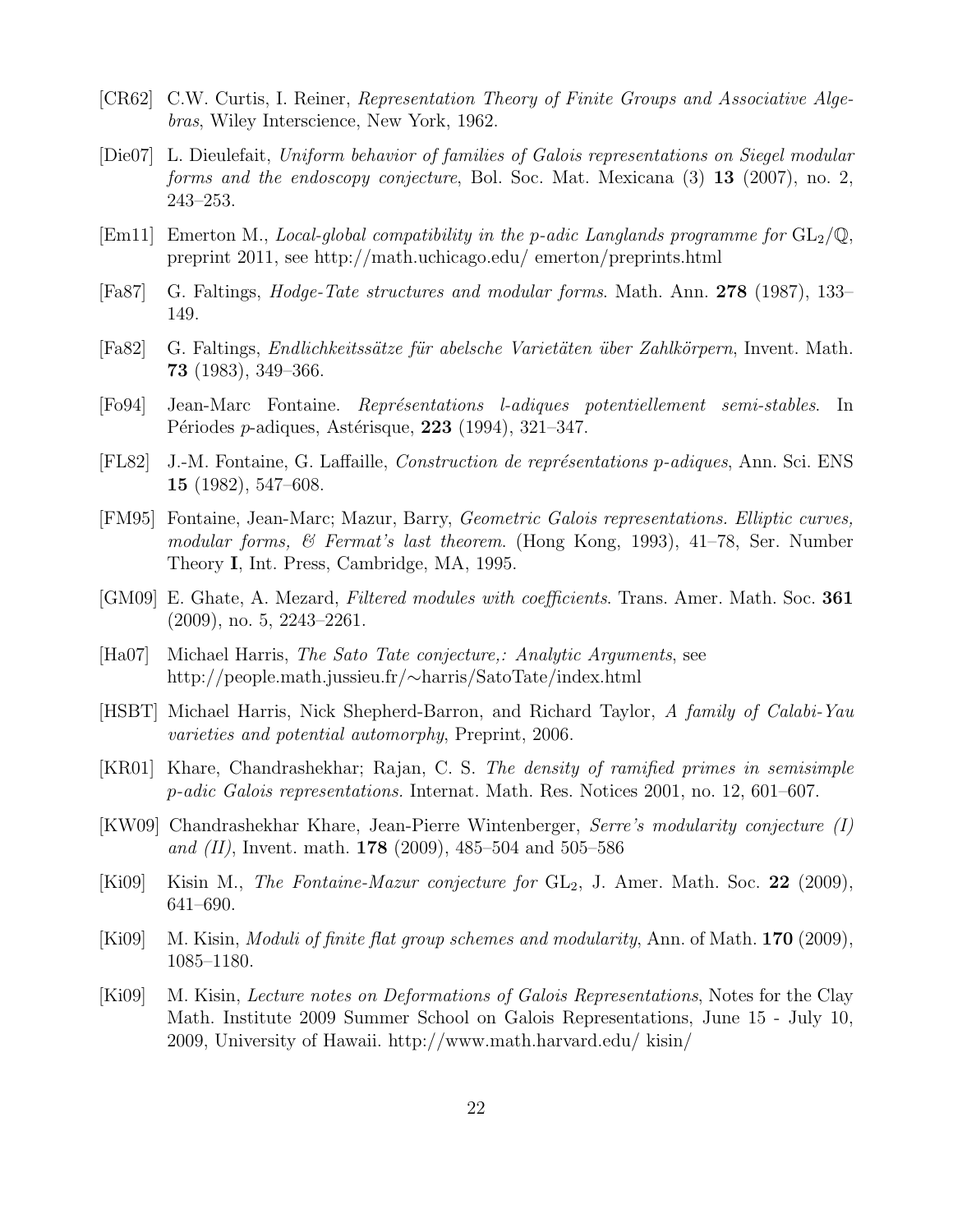- <span id="page-22-15"></span>[Ma87] B. Mazur, *Deforming Galois representations*, in "Galois groups over  $\mathbb{Q}$ ", Y. Ihara, K. Ribet, J.-P. Serre eds, MSRI Publ. 16 (1987), 385–437, Springer, New York-Berlin, 1989..
- <span id="page-22-16"></span>[Pi07] V. Pilloni, The study of 2-dimensional p-adic Galois deformations in the  $\ell \neq p$  case. Lecture notes for the summer school at Luminy, 2007. see http://perso.ens-lyon.fr/vincent.pilloni/Defo.pdf
- <span id="page-22-6"></span>[RT11] A. Raghuram, Naomi Tanabe, Notes on the arithmetic of Hilbert modular forms. arXiv:1102.1864v1
- <span id="page-22-14"></span>[Ra74] M. Raynaud, *Schémas en groupes de type*  $(p, \ldots, p)$ , Bull. SMF 102 (1974), 241–280.
- <span id="page-22-9"></span>[Ri85] K. Ribet On  $\ell$ -adic representations attached to modular forms II. Glasgow Math. J. 27 (1985), 185–194.
- <span id="page-22-2"></span>[Ri90] K.A. Ribet, On modular representations of  $Gal(Q/Q)$  arising from modular forms, Inv. Math. **100** (1990), 431–476.
- <span id="page-22-8"></span>[Sai11] Saito, Takeshi, Hilbert modular forms and p-adic Hodge theory. Compos. Math. 145 (2009), no. 5, 1081–1113.
- <span id="page-22-12"></span>[Sav05] David Savitt, On a conjecture of Conrad, Diamond, and Taylor. Duke Math. J. 128 (2005), no. 1, 141–197.
- <span id="page-22-10"></span>[Se77] J.-P. Serre, Modular forms of weight one and Galois represenations. Proc. Durham Symp. on Algebraic Number Fields Acad. Press, London, 1977, 193–267.
- <span id="page-22-3"></span>[Se87] Serre, J.-P.: Sur les représentations modulaires de degré 2 de Gal $(\mathbb{Q}/\mathbb{Q})$ . Duke Math. J. 54 (1987), no. 1, 179–230.
- <span id="page-22-11"></span>[Se91] Jean-Pierre Serre. Propriétés conjecturales des groupes de Galois motiviques et des représentations l-adiques. In Motives (Seattle, WA, 1991), Proc. Sympos. Pure Math. 55, AMS Providence, RI, 1994, 377–400.
- <span id="page-22-1"></span>[Sh98] G. Shimura, Abelian Varieties with Complex Multiplication and Modular Functions, Princeton University Press, Princeton, NJ, 1998.
- <span id="page-22-0"></span>[Si91] J. Silverman, Advanced Topics in the Arithmetic of Elliptic Curves, Springer GTM 151 (1991), Springer New York.
- <span id="page-22-5"></span>[Si85] J. Silverman, The Arithmetic of Elliptic Curves, Springer GTM 106 (1985), Springer New York.
- <span id="page-22-7"></span>[Sk09] C. Skinner, A note on the p-adic Galois representations attached to Hilbert modular forms, Documenta Math. 14 (2009) 241–258.
- <span id="page-22-4"></span>[Sn09] A. Snowden, On two dimensional weight two odd representations of totally real fields, arXiv:0905.4266v1
- <span id="page-22-13"></span>[Tat67] J. Tate, p-divisible groups, in "Proc. Conf. on Local Fields" (Driebergen), Springer-Verlag, 1967, 158–183.